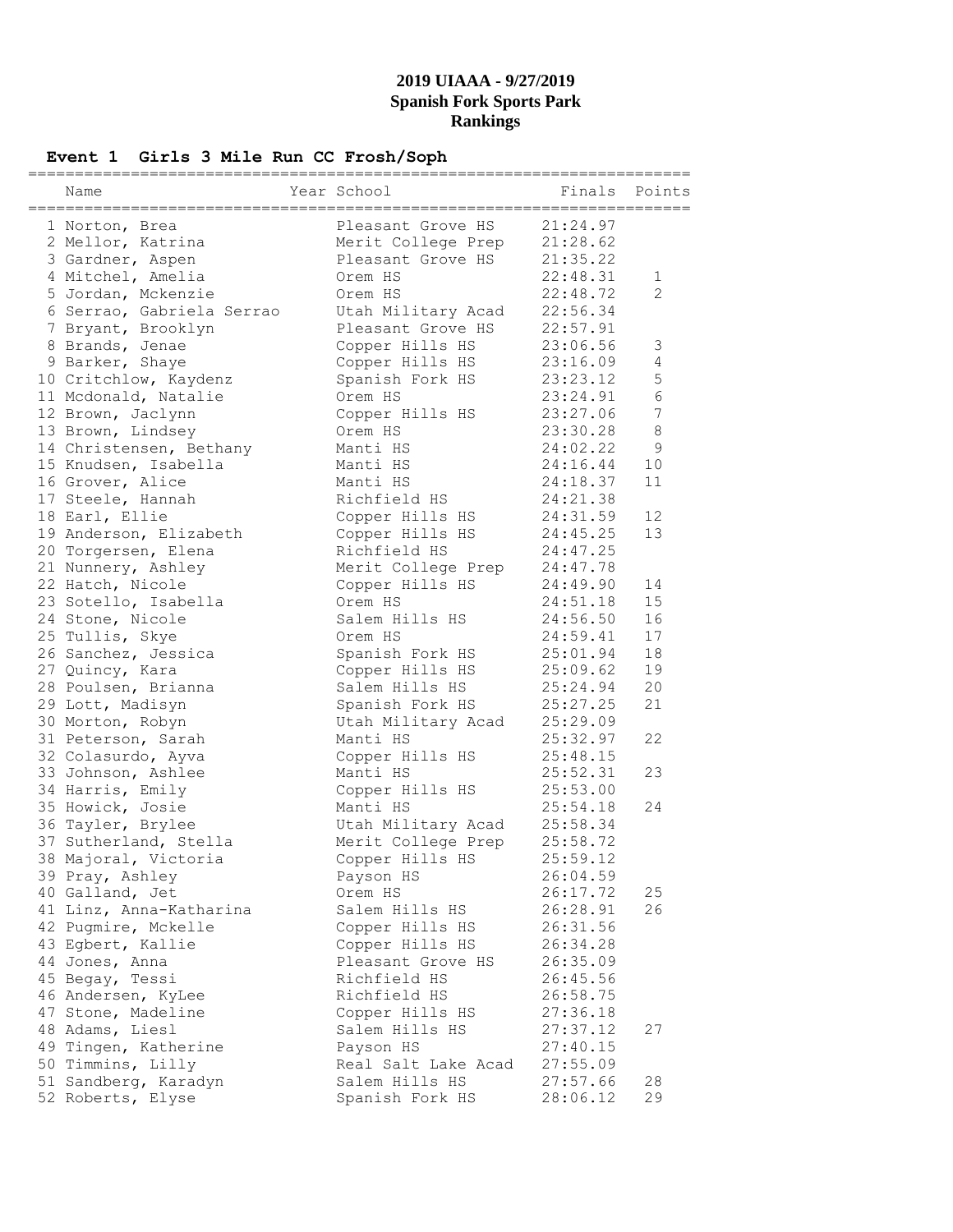## **....Event 1 Girls 3 Mile Run CC Frosh/Soph**

| 53 Gardner, Tawnee   | Spanish Fork HS | 28:07.75 | 30  |
|----------------------|-----------------|----------|-----|
| 54 Larsen, Kaitlyn   | Spanish Fork HS | 28:39.34 | 31  |
| 55 Blaylock, Whitney | Spanish Fork HS | 28:40.00 | 32  |
| 56 Bishop, Cynthia   | Manti HS        | 29:54.15 | 33  |
| 57 Field, Aubree     | Copper Hills HS | 29:54.78 |     |
| 58 Young, Savanna    | Salem Hills HS  | 29:55.78 | -34 |
| 59 Baker, Isabelle   | Copper Hills HS | 32:54.84 |     |
| 60 Hess, Courtney    | Salem Hills HS  | 34:04.22 | 35  |

| Team Scores                                                            |       |              |                         |    |                |                |                            |      |      |      |
|------------------------------------------------------------------------|-------|--------------|-------------------------|----|----------------|----------------|----------------------------|------|------|------|
| Rank Team<br>=========                                                 | Total | 1            | $\overline{\mathbf{c}}$ | 3  | $\overline{4}$ | 5 <sub>1</sub> | $*6$<br>================== | $*7$ | $*8$ | $*9$ |
| 1 Orem HS<br>Total Time: 1:57:23.40<br>23:28.68<br>Average:            | 32    | $\mathbf{1}$ | 2                       | 6  | 8              | 15             | 17                         | 25   |      |      |
| 2 Copper Hills HS<br>Total Time: 1:59:06.55<br>23:49.31<br>Average:    | 39    | 3            | 4                       |    | 7 12           | 13             | 14 19                      |      |      |      |
| 3 Manti HS<br>Total Time: 2:04:02.31<br>24:48.47<br>Average:           | 75    | 9            | 10                      | 11 | 22             |                | 23 24 33                   |      |      |      |
| 4 Spanish Fork HS<br>Total Time:<br>2:10:06.18<br>26:01.24<br>Average: | 103   | $5 -$        | 18                      | 21 | 29             | 30             | 31                         | 32   |      |      |
| 5 Salem Hills HS<br>Total Time:<br>2:12:25.13<br>26:29.03<br>Average:  | 117   | 16           | 20                      | 26 | 27             | 28             | 34                         | 35   |      |      |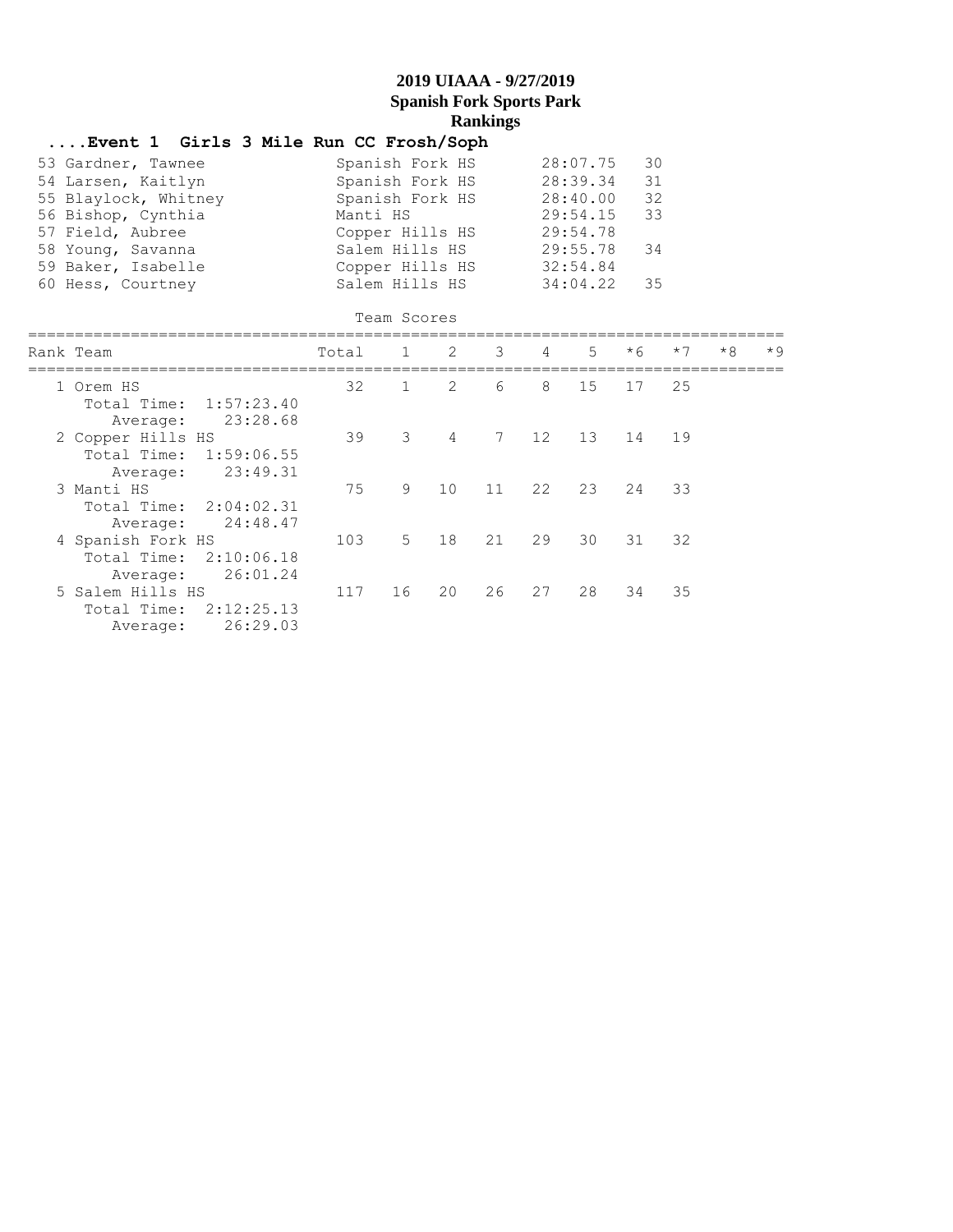## **Event 2 Boys 3 Mile Run CC Frosh/Soph**

| Name                                   | Year School                       |                      | Finals Points<br>====== |
|----------------------------------------|-----------------------------------|----------------------|-------------------------|
| 1 Hillhouse, Nathan                    | Pleasant Grove HS                 | 16:47.18             | 1                       |
| 2 Echohawk, Tayson                     | Orem HS                           | 16:47.81             | 2                       |
| 3 Harbertson, Trevin                   | Pleasant Grove HS                 | 16:49.03             | 3                       |
| 4 Crane, Richard                       | Richfield HS                      | 16:59.94             | $\overline{4}$          |
| 5 Anderson, Aidan                      | American Lea                      | 17:25.75             | 5                       |
| 6 Allen, Keegan                        | Copper Hills HS                   | 17:30.91             | 6                       |
| 7 Saunders, Tyler                      | Richfield HS                      | 17:32.91             | 7                       |
| 8 Anderson, Cannon                     | Richfield HS                      | 17:33.18             | $\,8\,$                 |
| 9 Carver, Steven                       | Pleasant Grove HS                 | 17:33.66             | 9                       |
| 10 Negrete, Kaden                      | Copper Hills HS                   | 17:34.34             | 10                      |
| 11 Taggart, Tyler                      | Manti HS                          | 17:35.34             | 11                      |
| 12 Rasmussen, Caden                    | Payson HS                         | 18:02.09             |                         |
| 13 Carver, Mikey                       | Pleasant Grove HS                 | 18:10.25             | 12                      |
| 14 Ware, Braxton                       | Carbon HS                         | 18:21.06             | 13                      |
| 15 Bryner, Pierce                      | Carbon HS                         | 18:21.88             | 14                      |
| 16 Janke, Keenan                       | Richfield HS                      | 18:25.38             | 15                      |
| 17 Hunter, Chris                       | Woods Cross HS                    | 18:27.28             | 16                      |
| 18 Winters, Tyler                      | Richfield HS                      | 18:28.84             | 17                      |
| 19 Taggart, Trevor                     | Manti HS                          | 18:32.03             | 18                      |
| 20 Cornejo, Jacob                      | Real Salt Lake Acad               | 18:34.50             |                         |
| 21 Allred, Isaac                       | Maeser Prep Acad                  | 18:35.56             | 19                      |
| 22 Folsom, Andrew                      | Spanish Fork HS                   | 18:36.25             | 20                      |
| 23 Larsen, Kaystan K                   | Manti HS                          | 18:39.03             | 21                      |
| 24 Uribe, Angel                        | Freedom Prep                      | 18:40.44             |                         |
| 25 Palmer, Kason                       | Copper Hills HS                   | 18:48.88             | 22                      |
| 26 Nebeker, Ethan                      | Copper Hills HS                   | 18:58.18             | 23                      |
| 27 Matthews, Caleb                     | Richfield HS                      | 19:02.15             | 24                      |
| 28 Engar, Nathan                       | Carbon HS                         | 19:02.84             | 25                      |
| 29 Boren, Nathan                       | Pleasant Grove HS<br>Richfield HS | 19:03.78             | 26                      |
| 30 Beard, Daran<br>31 Richards, Carter |                                   | 19:04.00             | 27<br>28                |
|                                        | Pleasant Grove HS                 | 19:10.88             | 29                      |
| 32 Breeze, Preston<br>33 Utley, Carson | Copper Hills HS<br>Richfield HS   | 19:11.84<br>19:15.75 |                         |
| 34 Rowley, Clark                       | American Lea                      | 19:17.22             | 30                      |
| 35 Wenner, Stratton                    | Providence Hall HS                | 19:18.25             | 31                      |
| 36 Draney, Hunter                      | Pleasant Grove HS                 | 19:22.12             | 32                      |
| 37 Goold, Mitchell                     | Richfield HS                      | 19:22.50             |                         |
| 38 Renzo, Tyson                        | Copper Hills HS                   | 19:26.69             | 33                      |
| 39 Larsen, Spencer                     | Spanish Fork HS                   | 19:31.94             | 34                      |
| 40 Van Buren, Carter                   | Orem HS                           | 19:32.56             | 35                      |
| 41 Jewkes, Cameron                     | Richfield HS                      | 19:36.41             |                         |
| 42 Smith, Braden                       | Copper Hills HS                   | 19:43.69             | 36                      |
| 43 Dixon, Scott                        | Spanish Fork HS                   | 19:46.62             | 37                      |
| 44 Adams, Samuel                       | Copper Hills HS                   | 19:50.78             |                         |
| 45 Lundell, Maddox                     | Salem Hills HS                    | 19:54.25             |                         |
| 46 Wirthlin, Zach                      | Woods Cross HS                    | 19:54.78             | 38                      |
| 47 Matthews, Joshua                    | Richfield HS                      | 19:56.53             |                         |
| 48 Bailey, Justin                      | Spanish Fork HS                   | 20:00.34             | 39                      |
| 49 Morgan, Brayden                     | Copper Hills HS                   | 20:01.44             |                         |
| 50 Woodburry, Cade                     | Orem HS                           | 20:07.66             | 40                      |
| 51 Okolowitz, Ian                      | Maeser Prep Acad                  | 20:08.09             | 41                      |
| 52 Mathis, Carson                      | Copper Hills HS                   | 20:08.69             |                         |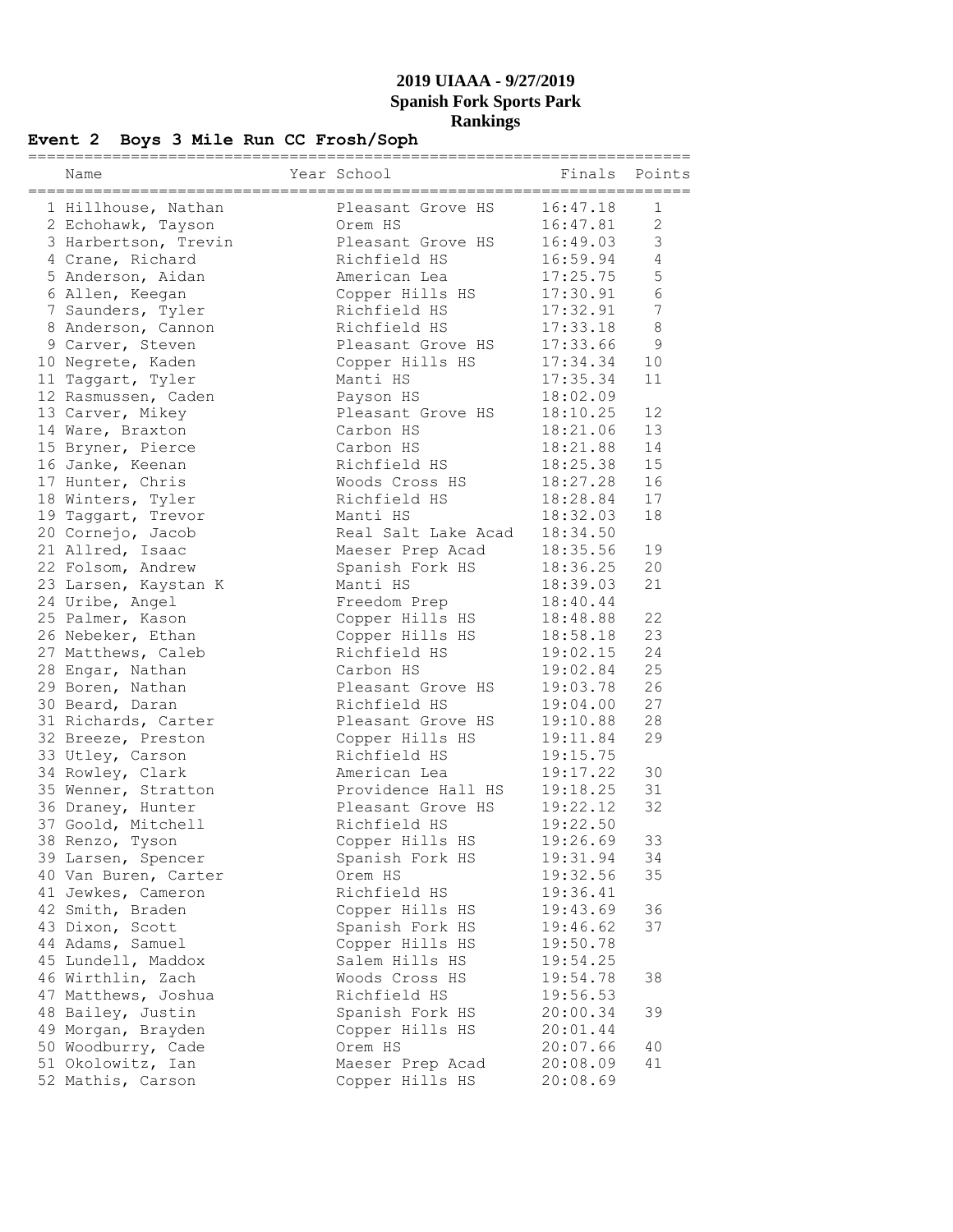# **....Event 2 Boys 3 Mile Run CC Frosh/Soph**

| 53 Jones, Solemon        | Orem HS             | 20:09.75             | 42 |
|--------------------------|---------------------|----------------------|----|
| 54 Green, Collin         | Providence Hall HS  | 20:10.41             | 43 |
| 55 Flanagan, Logan       | Copper Hills HS     | 20:11.50             |    |
| 56 Southwick, Cason      | Richfield HS        | 20:15.22             |    |
| 57 Mitchell, Ryan        | Pleasant Grove HS   | 20:15.69             |    |
| 58 Brown, Manden         | Tintic HS           | 20:21.66             |    |
| 59 Gladding, Camden      | Spanish Fork HS     | 20:22.41             | 44 |
| 60 Tingley, Shane        | Real Salt Lake Acad | 20:24.66             |    |
| 61 Geddes, Garrett       | Orem HS             | 20:25.00             | 45 |
| 62 Adamson, Ethan        | Pleasant Grove HS   | 20:25.28             |    |
| 63 Larson, Brendan       | Pleasant Grove HS   | 20:28.44             |    |
| 64 Fulwider, Ian         | Spanish Fork HS     | 20:28.69             | 46 |
| 65 Olson, Adam           | Richfield HS        | 20:29.94             |    |
| 66 Flores, Oscar         | Kearns HS           | 20:33.62             | 47 |
| 67 Phippen, Gabe         | Woods Cross HS      | 20:37.12             | 48 |
| 68 Larson, Hayden        | Pleasant Grove HS   | 20:37.69             |    |
| 69 Geddes, Turner        | Orem HS             | 20:38.28             | 49 |
| 70 Fair, Carter          | Merit College Prep  | 20:38.66             |    |
| 71 Davis, Jordan         | Copper Hills HS     | 20:39.15             |    |
| 72 Zabriskie, David      | Utah Military Acad  | 20:40.15             | 50 |
| 73 Allred, Austin        | Maeser Prep Acad    | 20:44.12             | 51 |
| 74 Johnson, Isaac        | Maeser Prep Acad    | 20:50.44             | 52 |
| 75 Ashby, Miles          | Providence Hall HS  | 20:55.22             | 53 |
| 76 Martin, Rowen         | American Lea        | 20:58.18             | 54 |
| 77 Meyers, Russell       | Kearns HS           | 20:59.97             | 55 |
| 78 Winsor, Dyson         | Manti HS            | 21:02.03             | 56 |
| 79 Townsend, Talon       | Maeser Prep Acad    | 21:04.03             | 57 |
| 80 Leman, Caleb          | Merit College Prep  | 21:04.47             |    |
| 81 Barron, Noah          | Real Salt Lake Acad | 21:06.00             |    |
| 82 Wright, Porter        | Woods Cross HS      | 21:09.38             | 58 |
| 83 Cheney, Brannigan     | Manti HS            | 21:15.88             | 59 |
| 84 Ellis, Donaven        | Utah Military Acad  | 21:17.47             | 60 |
| 85 Grover, Neils         | Manti HS            | 21:17.72             | 61 |
| 86 Maldonado, Kevin      | Kearns HS           | 21:22.56             | 62 |
| 87 Graf, Max             | Richfield HS        | 21:26.84             |    |
| 88 Young, Owen           | Pleasant Grove HS   | 21:31.12             |    |
| 89 Peterson, Dallin      | Salem Hills HS      | 21:31.62             |    |
| 90 Sanchez, Enoch        | Spanish Fork HS     |                      | 63 |
| 91 Heidrich, Vincent     | Maeser Prep Acad    | 21:31.91<br>21:33.50 | 64 |
| 92 Karr, Eric            | Orem HS             | 21:37.41             | 65 |
| 93 Avery, James          | Orem HS             | 21:39.09             |    |
| 94 Reese, Brayden        | Spanish Fork HS     | 21:44.88             |    |
| 95 Douglas, Kayson       | Manti HS            | 21:47.75             | 66 |
| 96 Merrill, Kisaac       | Copper Hills HS     | 21:49.31             |    |
| 97 Clark, Tanner         | Merit College Prep  | 21:50.97             |    |
| 98 Schmelter, Weston     | Copper Hills HS     | 21:54.18             |    |
| 99 Lee, Nate             | Utah Military Acad  | 22:02.00             | 67 |
| 100 Morton, Daniel Zayne | Utah Military Acad  | 22:04.00             | 68 |
| 101 Martin, Kyle         | Copper Hills HS     | 22:05.81             |    |
| 102 Richey, Ashton       | Providence Hall HS  | 22:14.15             | 69 |
| 103 Smith, Benjamin      | Copper Hills HS     | 22:18.72             |    |
| 104 Lewis, Jayden        | Richfield HS        | 22:21.59             |    |
| 105 Scholes, Keaton      | Copper Hills HS     | 22:22.18             |    |
| 106 O'Donnell, Jack      | American Lea        | 22:23.22             | 70 |
| 107 Thomas, Jaron        | Richfield HS        | 22:27.84             |    |
|                          |                     |                      |    |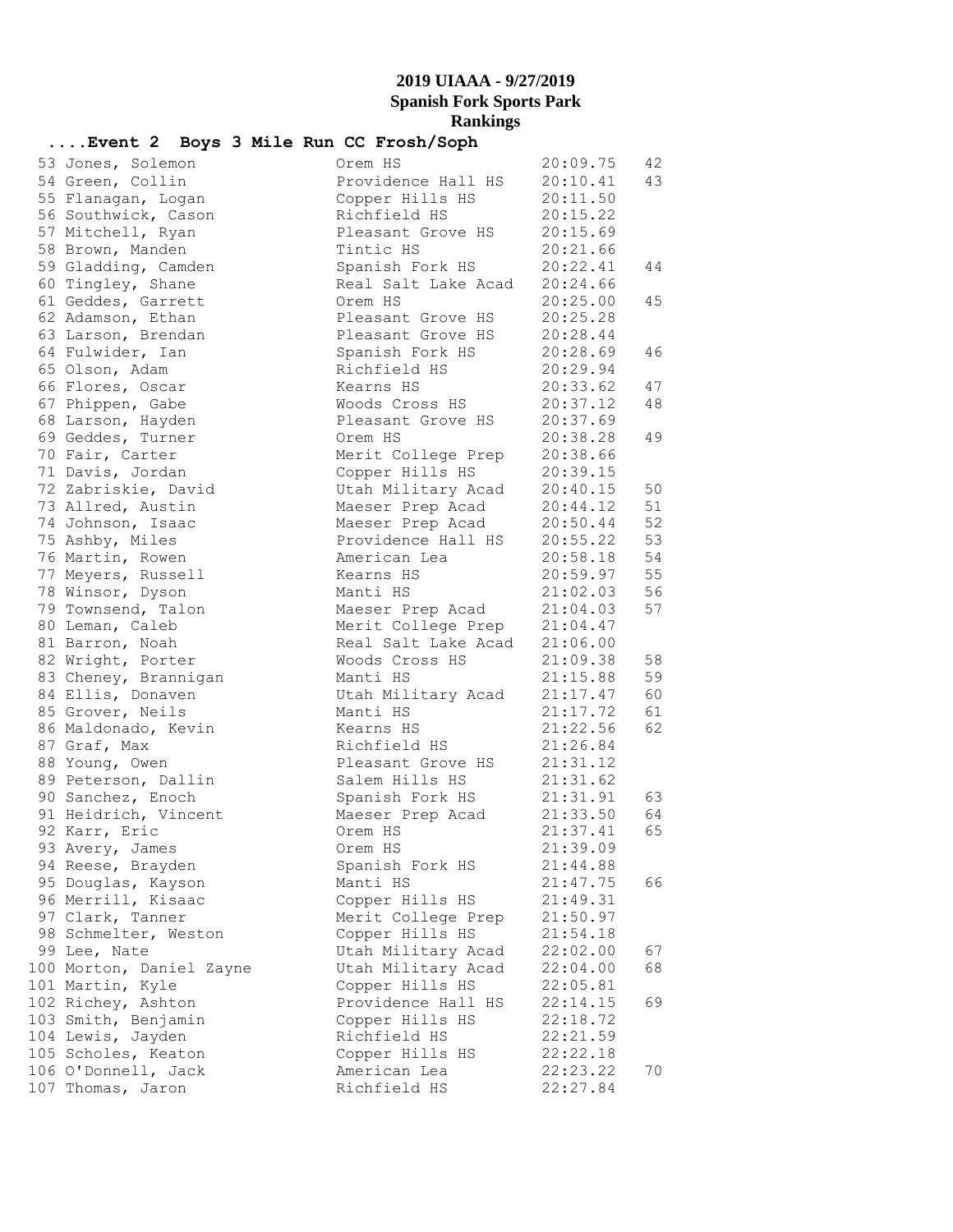#### **....Event 2 Boys 3 Mile Run CC Frosh/Soph**

| 108 Nelson, Trevan     | Providence Hall HS 22:28.69 |          | 71 |
|------------------------|-----------------------------|----------|----|
| 109 Sweitzer, Zackary  | Richfield HS                | 22:29.28 |    |
| 110 Mautz, Ryan        | Copper Hills HS             | 22:32.12 |    |
| 111 Zarate, Alvaro     | Carbon HS                   | 22:49.28 | 72 |
| 112 McDonald, Brighton | Spanish Fork HS             | 22:50.09 |    |
| 113 Price, Taylor      | Pleasant Grove HS           | 23:04.06 |    |
| 114 Smith, Jackson     | Maeser Prep Acad            | 23:12.06 | 73 |
| 115 Umlah, Matthew     | Kearns HS                   | 23:32.62 | 74 |
| 116 Heinze, Benjamin   | Providence Hall HS 23:40.72 |          | 75 |
| 117 Lowry, Ryan        | Copper Hills HS 23:41.56    |          |    |
| 118 Raisor, Jt         | Richfield HS                | 23:44.84 |    |
| 119 Johnson, Caleb     | Utah Military Acad 24:14.62 |          | 76 |
| 120 Narciso, James     | Manti HS<br>24:16.47        |          |    |
| 121 Paul, Bryson       | Richfield HS 24:18.75       |          |    |
| 122 Laureano, Isaiah   | Utah Military Acad 24:45.09 |          | 77 |
| 123 Crawford, Clayton  | Providence Hall HS 24:58.25 |          | 78 |
| 124 Reyes, Isaac       | American Heritage 25:01.25  |          |    |
| 125 Pitcher, Andrew    | Maeser Prep Acad 25:17.09   |          |    |
| 126 Greenwood, J.R.    | Utah Military Acad 25:32.06 |          | 79 |
| 127 Olsen, Kaden       | Richfield HS                | 25:33.03 |    |
| 128 Larsen, Andrew     | Maeser Prep Acad 25:45.94   |          |    |
| 129 Mount, Eldon       | 25:50.97<br>Kearns HS       |          | 80 |
| 130 Noonan, Jack       | Freedom Prep 26:11.66       |          |    |
| 131 Olsen, Logan       | Copper Hills HS 26:27.38    |          |    |
| 132 Southworth, Donald | Manti HS                    | 26:30.88 |    |
| 133 Chambers, Eddie    | Tintic HS                   | 26:33.84 |    |
| 134 Roos, Ethan        | Manti HS                    | 26:55.12 |    |
| 135 Erickson, Von      | Carbon HS                   | 27:55.28 | 81 |
| 136 Fergus, Jaxson     | Freedom Prep                | 28:16.56 |    |
| 137 Nunnery, Zach      | Merit College Prep          | 29:04.18 |    |
| 138 Jensen, Brandon    | Copper Hills HS             | 29:16.81 |    |
| 139 Young, Aidan       | Tintic HS                   | 30:08.69 |    |
| 140 Coletti, Gabriel   | Freedom Prep                | 30:38.84 |    |
| 141 Despain, Aiden     | Tintic HS                   | 32:28.00 |    |
| 142 Bouley, David      | Woods Cross HS 33:26.62     |          | 82 |
| 143 Peck, Nicolas      | American Lea                | 37:02.00 | 83 |
|                        |                             |          |    |

#### Team Scores

|  | Rank Team                 | Total | $1 \quad \blacksquare$ | $\overline{2}$ | 3 <sup>7</sup> | $\overline{4}$    | .5 | $*6$ | $*7$ | $*8$ | $*9$ |
|--|---------------------------|-------|------------------------|----------------|----------------|-------------------|----|------|------|------|------|
|  | 1 Richfield HS            | 51    | 4                      | 7              | 8              | 15                | 17 | 24   | 27   |      |      |
|  | Total Time:<br>1:29:00.25 |       |                        |                |                |                   |    |      |      |      |      |
|  | 17:48.05<br>Average:      |       |                        |                |                |                   |    |      |      |      |      |
|  | 2 Pleasant Grove HS       | 51    | $\mathbf{1}$           | 3              | 9              | $12 \overline{ }$ | 26 | 28   | 32   |      |      |
|  | Total Time: 1:28:23.90    |       |                        |                |                |                   |    |      |      |      |      |
|  | 17:40.78<br>Average:      |       |                        |                |                |                   |    |      |      |      |      |
|  | 3 Copper Hills HS         | 90    | 6                      | 10             | 22             | 23                | 29 | 33   | 36   |      |      |
|  | Total Time: 1:32:04.15    |       |                        |                |                |                   |    |      |      |      |      |
|  | 18:24.83<br>Average:      |       |                        |                |                |                   |    |      |      |      |      |
|  | 4 Orem HS                 | 164   | $\mathcal{L}$          | 35             | 40             | 42                | 45 | 49   | 65   |      |      |
|  | Total Time: 1:37:02.78    |       |                        |                |                |                   |    |      |      |      |      |
|  | 19:24.56<br>Average:      |       |                        |                |                |                   |    |      |      |      |      |
|  | 5 Manti HS                | 165   | 11                     | 18             | 21             | 56                | 59 | 61   | 66   |      |      |
|  | Total Time:<br>1:37:04.31 |       |                        |                |                |                   |    |      |      |      |      |
|  | 19:24.87<br>Average:      |       |                        |                |                |                   |    |      |      |      |      |
|  | 6 Spanish Fork HS         | 174   | 20                     | 34             | 37             | 39                | 44 | 46   | 63   |      |      |
|  | Total Time: 1:38:17.56    |       |                        |                |                |                   |    |      |      |      |      |
|  | 19:39.52<br>Average:      |       |                        |                |                |                   |    |      |      |      |      |
|  |                           |       |                        |                |                |                   |    |      |      |      |      |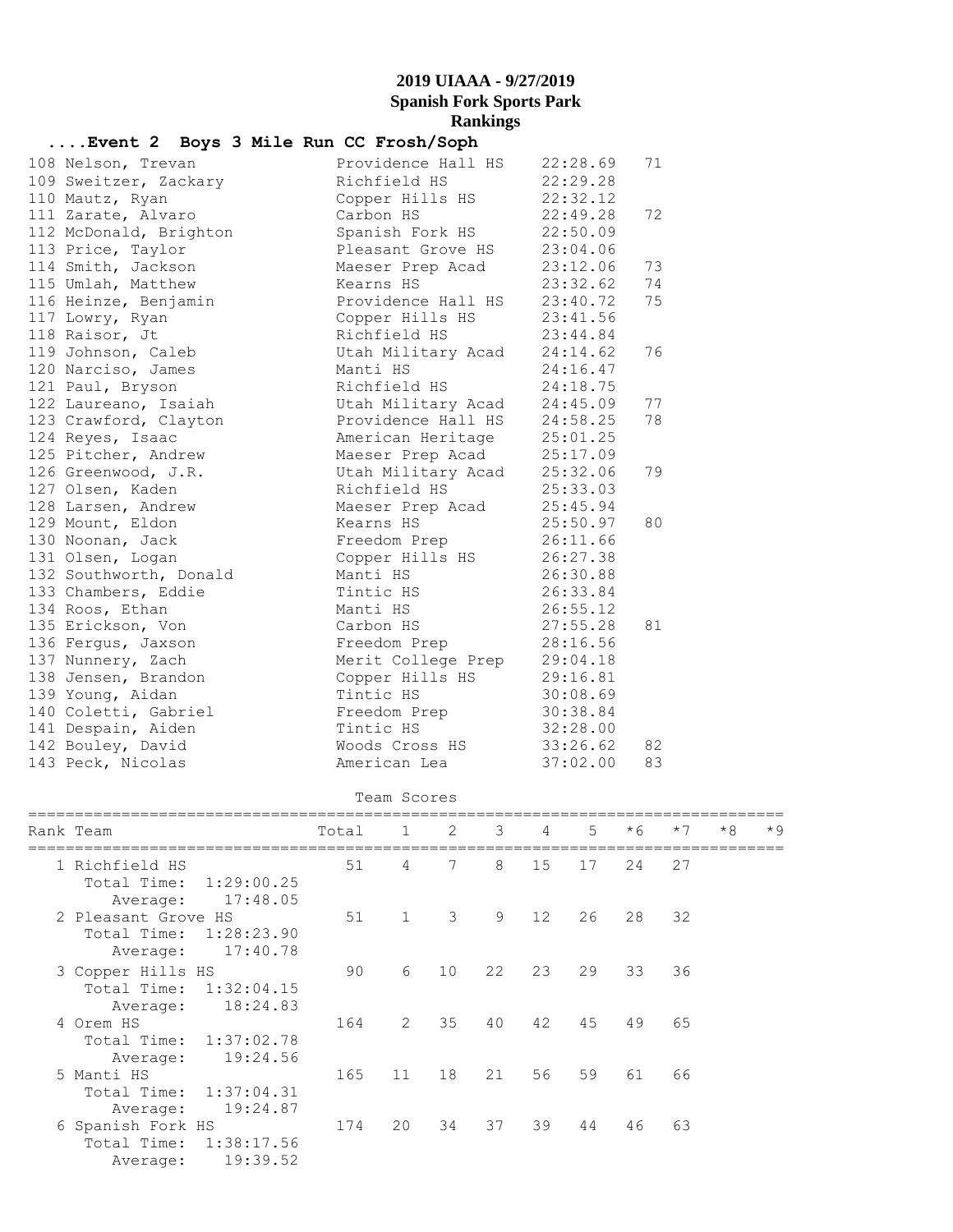| Event 2 Boys 3 Mile Run CC Frosh/Soph |     |    |    |    |    |      |    |    |
|---------------------------------------|-----|----|----|----|----|------|----|----|
| 7 Carbon HS                           | 205 | 13 | 14 | 25 | 72 | 81   |    |    |
| Total Time: 1:46:30.34                |     |    |    |    |    |      |    |    |
| Average: 21:18.07                     |     |    |    |    |    |      |    |    |
| 8 Maeser Prep Acad                    | 220 | 19 | 41 | 51 | 52 | 57   | 64 | 73 |
| Total Time: 1:41:22.24                |     |    |    |    |    |      |    |    |
| 20:16.45<br>Average:                  |     |    |    |    |    |      |    |    |
| 9 Woods Cross HS                      | 242 | 16 | 38 | 48 | 58 | - 82 |    |    |
| Total Time: 1:53:35.18                |     |    |    |    |    |      |    |    |
| 22:43.04<br>Average:                  |     |    |    |    |    |      |    |    |
| 10 American Leadership Acad           | 242 | 5  | 30 | 54 | 70 | 83   |    |    |
| Total Time: 1:57:06.37                |     |    |    |    |    |      |    |    |
| 23:25.28<br>Average:                  |     |    |    |    |    |      |    |    |
| 11 Providence Hall HS                 | 267 | 31 | 43 | 53 | 69 | 71   | 75 | 78 |
| Total Time: 1:45:06.72                |     |    |    |    |    |      |    |    |
| 21:01.35<br>Average:                  |     |    |    |    |    |      |    |    |
| 12 Kearns HS                          | 318 | 47 | 55 | 62 | 74 | 80   |    |    |
| Total Time: 1:52:19.74                |     |    |    |    |    |      |    |    |
| 22:27.95<br>Average:                  |     |    |    |    |    |      |    |    |
| 13 Utah Military Acad                 | 321 | 50 | 60 | 67 | 68 | 76   | 77 | 79 |
| 1:50:18.24<br>Total Time:             |     |    |    |    |    |      |    |    |
| 22:03.65<br>Average:                  |     |    |    |    |    |      |    |    |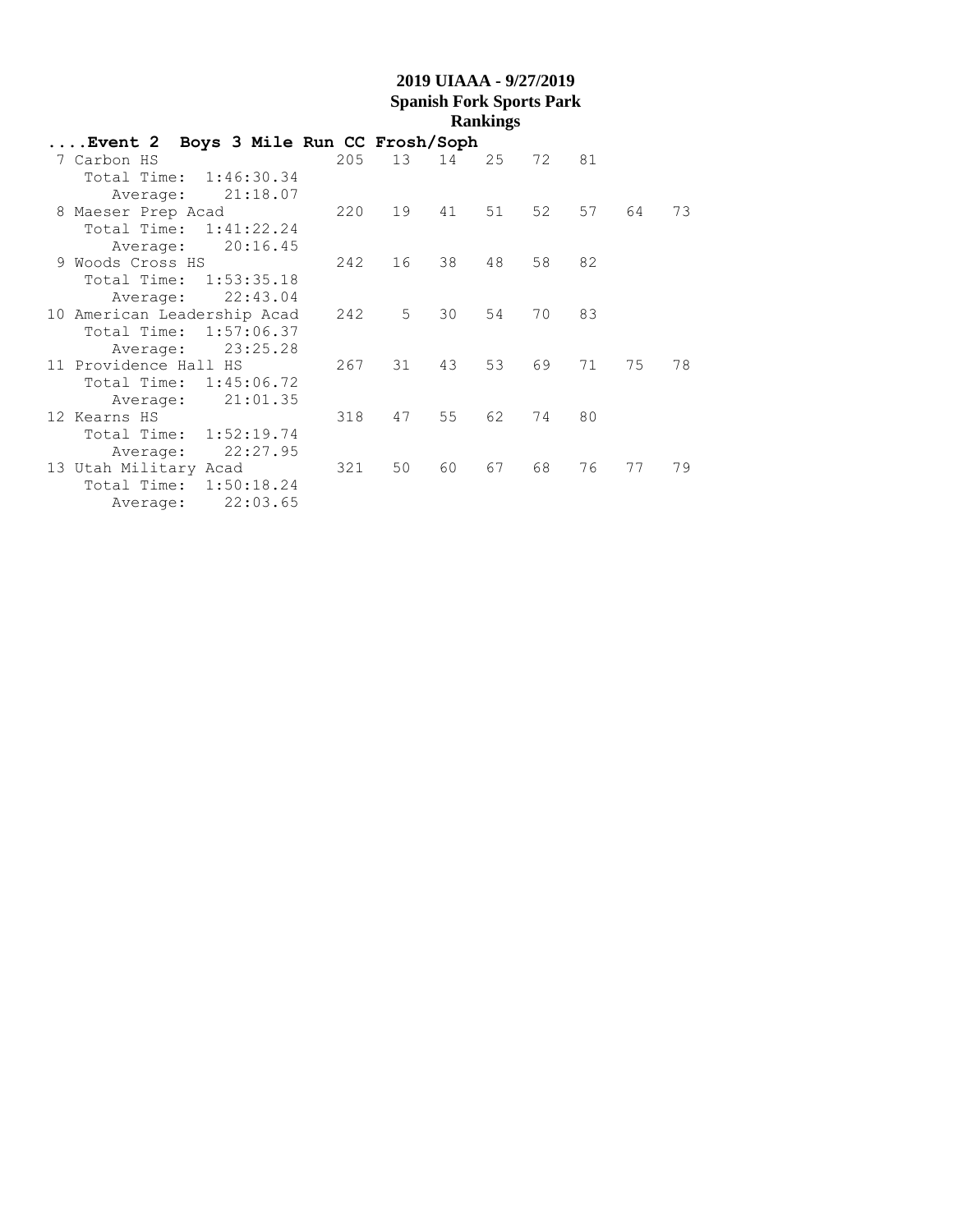#### **Event 3 Girls 3 Mile Run CC Junior Varsity**

| Name                     | Year School                    |                      | Finals Points  |
|--------------------------|--------------------------------|----------------------|----------------|
| 1 Wolfgramm, Riley       | Maple Mountain HS              | 20:59.69             | 1              |
| 2 Smith, Hailey          | Maple Mountain HS              | 21:38.00             | $\overline{2}$ |
| 3 Smart, Saige           | Pleasant Grove HS              | 21:44.59             | 3              |
| 4 Young, Katie           | Pleasant Grove HS              | 21:44.90             | $\overline{4}$ |
| 5 Larsen, Olivia         | Maple Mountain HS              | 21:46.56             | 5              |
| 6 Evans, Emma            | Pleasant Grove HS              | 21:49.88             | 6              |
| 7 Brown, Emma            | Orem HS                        | 21:52.50             | 7              |
| 8 Sutherland, Susannah   | Merit College Prep             | 21:58.12             |                |
| 9 Ekins, Blake           | Maple Mountain HS              | 22:03.06             | 8              |
| 10 Tautkus, Alaina       | Salem Hills HS                 | 22:09.94             | 9              |
| 11 Emett, Grace          | Copper Hills HS                | 22:11.50             | 10             |
| 12 Koger, Eliza          | Maple Mountain HS              | 22:16.44             | 11             |
| 13 Evans, Lydia          | Maple Mountain HS              | 22:23.22             | 12             |
| 14 Wright, Josie         | Spanish Fork HS                | 22:28.25             | 13             |
| 15 Anderson, Shaylee     | Pleasant Grove HS              | 22:32.84             | 14             |
| 16 Fish, Brynlee         | Orem HS                        | 22:47.56             | 15             |
| 17 Webb, Maili           | Orem HS                        | 22:53.25             | 16             |
|                          | Maple Mountain HS              | 23:00.47             | 17             |
| 18 Farnsworth, Brianna   |                                |                      |                |
| 19 Christiansen, Katrina | Maple Mountain HS<br>Carbon HS | 23:06.97<br>23:13.59 |                |
| 20 Fausett, Lindsie      |                                |                      |                |
| 21 Schaaugard, Samantha  | Carbon HS                      | 23:14.59             |                |
| 22 Jenni, Caitlynne      | Salem Hills HS                 | 23:20.97             | 18             |
| 23 Jacob, Emmalee        | Copper Hills HS                | 23:28.69             | 19             |
| 24 Woodword, Olivia      | Pleasant Grove HS              | 23:32.47             | 20             |
| 25 Pistorius, Taryn      | Copper Hills HS                | 23:34.03             | 21             |
| 26 Martinez, Alexa       | Kearns HS                      | 23:50.38             |                |
| 27 Tueller, Halle        | Pleasant Grove HS              | 23:59.53             | 22             |
| 28 Rust, Natalie         | Orem HS                        | 24:05.66             | 23             |
| 29 Bancroft, Kylie       | Pleasant Grove HS              | 24:06.02             | 24             |
| 30 Withers, Savannah     | Manti HS                       | 24:10.25             |                |
| 31 Wellman, Julie        | Kearns HS                      | 24:14.75             |                |
| 32 Dennis, Megan         | Manti HS                       | 24:19.28             |                |
| 33 Wasden, Rachel        | Maple Mountain HS              | 24:19.78             |                |
| 34 Davis, Elise          | Salem Hills HS                 | 24:20.12             | 25             |
| 35 Beal, Ali             | Maple Mountain HS              | 24:24.59             |                |
| 36 Gappmayer, Katelyn    | Spanish Fork HS                | 24:27.03             | 26             |
| 37 Gill, Martha          | Maple Mountain HS              | 24:32.66             |                |
| 38 Breinholt, Nikole     | Maple Mountain HS              | 24:33.18             |                |
| 39 Burnham, Emma         | Spanish Fork HS                | 24:33.65             | 27             |
| 40 Vanderwilt, Aly       | Pleasant Grove HS              | 24:37.75             |                |
| 41 Schaerer, Covey       | Pleasant Grove HS              | 24:40.47             |                |
| 42 Bahr, Tamma           | Maeser Prep Acad               | 24:41.34             |                |
| 43 Larkin, Fiona         | Pleasant Grove HS              | 24:44.06             |                |
| 44 Anderson, Ramsey      | Spanish Fork HS                | 24:47.50             | 28             |
| 45 Anderson, Julia       | Copper Hills HS                | 24:52.84             | 29             |
| 46 Petersen, Catherine   | Woods Cross HS                 | 24:53.28             | 30             |
| 47 Roach, Aurora         | Kearns HS                      | 24:53.52             |                |
| 48 Giles, Averie         | Pleasant Grove HS              | 24:53.84             |                |
| 49 Cox, Lauren           | Salem Hills HS                 | 25:03.06             | 31             |
| 50 Tatton, Gracie        | Carbon HS                      | 25:04.06             |                |
| 51 Ure, Taegen           | Woods Cross HS                 | 25:12.97             | 32             |
| 52 Woodland, Abby        | Payson HS                      | 25:37.44             |                |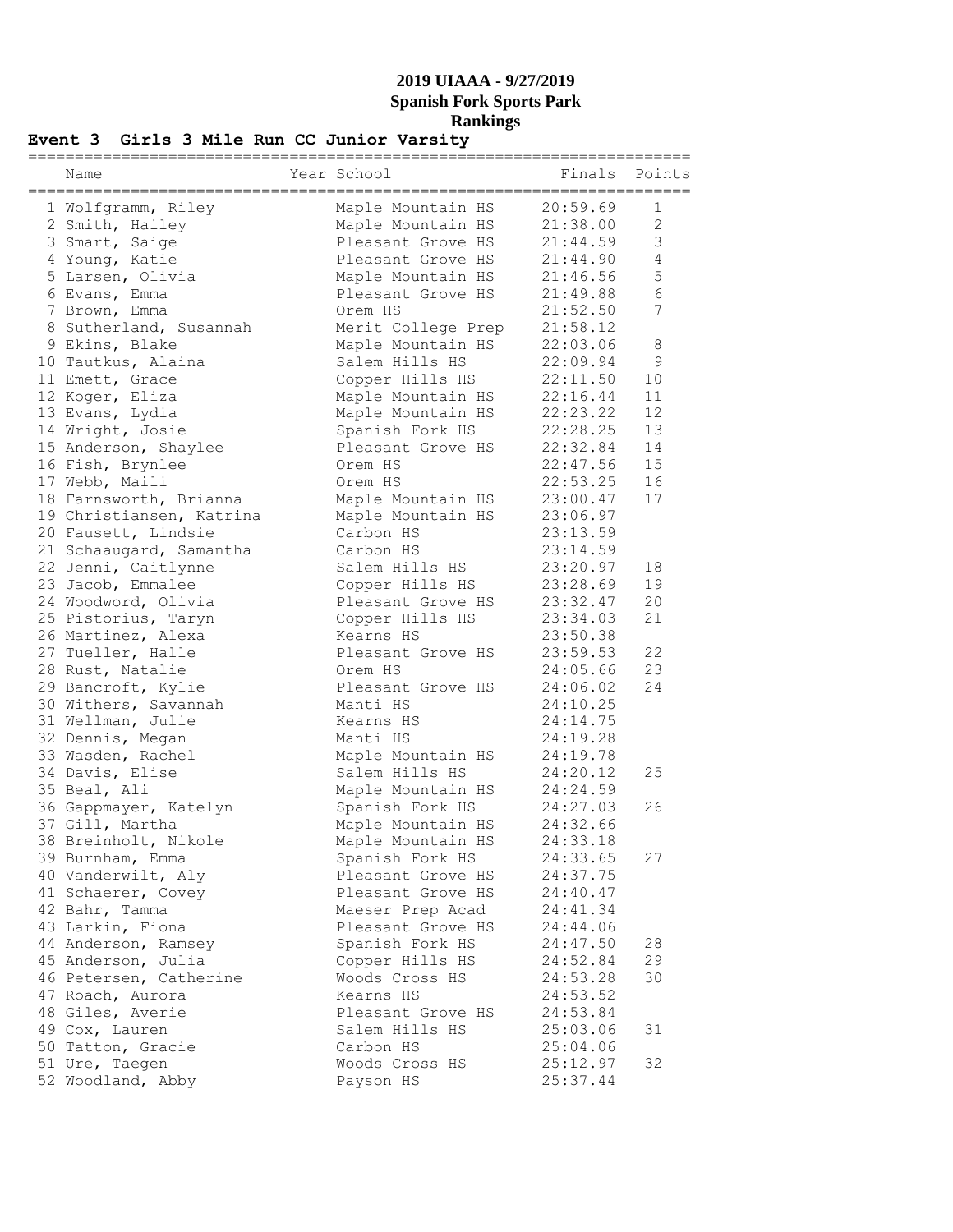## **....Event 3 Girls 3 Mile Run CC Junior Varsity**

| 53 Anderson, Whitney  | Woods Cross HS     | 25:42.03 | 33 |
|-----------------------|--------------------|----------|----|
| 54 Warnick, Rylie     | Orem HS            | 25:47.31 | 34 |
| 55 Livingston, Kalynn | Tintic HS          | 25:50.25 |    |
| 56 Brierley, Hanah    | Woods Cross HS     | 25:50.56 | 35 |
| 57 Ells, Heather      | Maple Mountain HS  | 25:51.40 |    |
| 58 Terry, Haley       | Tintic HS          | 25:53.02 |    |
| 59 Oyler, Kierra      | Spanish Fork HS    | 25:53.76 | 36 |
| 60 Wiberg, Avery      | Woods Cross HS     | 25:54.96 | 37 |
| 61 Groberg, Rachel    | Maple Mountain HS  | 25:57.81 |    |
| 62 Torgerson, Chloe   | Pleasant Grove HS  | 26:03.12 |    |
| 63 Romney, Raegan     | Spanish Fork HS    | 26:03.81 | 38 |
| 64 Sweat, Rachel      | Maple Mountain HS  | 26:04.32 |    |
| 65 Johnson, Adia      | Orem HS            | 26:47.12 | 39 |
| 66 Bouley, Caroline   | Woods Cross HS     | 26:50.84 | 40 |
| 67 Laing, Jessica     | Woods Cross HS     | 27:32.38 | 41 |
| 68 Bott, Abby         | Woods Cross HS     | 27:54.31 |    |
| 69 Randall, Morgan    | Woods Cross HS     | 27:55.66 |    |
| 70 Bratton, BreAnna   | Manti HS           | 28:04.75 |    |
| 71 Heaton, Rachel     | Maple Mountain HS  | 28:14.22 |    |
| 72 Wiezbowski, Kate   | Maple Mountain HS  | 28:26.53 |    |
| 73 Watson, McKennah   | Payson HS          | 28:43.25 |    |
| 74 Pitts, Madison     | Salem Hills HS     | 28:50.38 | 42 |
| 75 Ferguson, Laurel   | Copper Hills HS    | 29:19.62 | 43 |
| 76 Bingham, Kellie    | Orem HS            | 29:22.25 | 44 |
| 77 Lewis, Brianna     | Maple Mountain HS  | 29:25.84 |    |
| 78 Campbell, Megan    | Woods Cross HS     | 29:56.97 |    |
| 79 Shoemaker, Karisa  | Spanish Fork HS    | 30:15.28 | 45 |
| 80 Berger, Sydney     | Spanish Fork HS    | 32:12.28 |    |
| 81 Kamja, Emily       | Kearns HS          | 32:37.50 |    |
| 82 Ericksen, Heidi    | Pleasant Grove HS  | 33:09.56 |    |
| 83 Christensen, Kalyn | Providence Hall HS | 35:58.69 |    |
| 84 Chwalek, Elizabeth | Manti HS           | 36:00.84 |    |

#### Team Scores

|                        | Total                                                                                                                                                                            | 1               | 2             | 3    | 4  | 5              | $*6$ | $*7$ | $*8$ | $*9$ |
|------------------------|----------------------------------------------------------------------------------------------------------------------------------------------------------------------------------|-----------------|---------------|------|----|----------------|------|------|------|------|
|                        |                                                                                                                                                                                  | $\mathbf{1}$    | $\mathcal{L}$ | 5    | 8  | 11             | 12   | 17   |      |      |
| Average: 21:44.75      |                                                                                                                                                                                  |                 |               |      |    |                |      |      |      |      |
|                        | 47                                                                                                                                                                               | 3               | 4             | 6    | 14 | 20             | 22   | 24   |      |      |
| Total Time: 1:51:24.68 |                                                                                                                                                                                  |                 |               |      |    |                |      |      |      |      |
| 22:16.94<br>Average:   |                                                                                                                                                                                  |                 |               |      |    |                |      |      |      |      |
|                        | 95                                                                                                                                                                               |                 |               |      | 23 |                | 39   | 44   |      |      |
| Total Time: 1:57:26.28 |                                                                                                                                                                                  |                 |               |      |    |                |      |      |      |      |
| 23:29.26<br>Average:   |                                                                                                                                                                                  |                 |               |      |    |                |      |      |      |      |
|                        | 122                                                                                                                                                                              | 10 <sup>°</sup> | 19            |      | 29 | 43             |      |      |      |      |
| Total Time: 2:03:26.68 |                                                                                                                                                                                  |                 |               |      |    |                |      |      |      |      |
| 24:41.34<br>Average:   |                                                                                                                                                                                  |                 |               |      |    |                |      |      |      |      |
|                        | 125                                                                                                                                                                              | 9               | 18            | 25   |    | 42             |      |      |      |      |
| Total Time: 2:03:44.47 |                                                                                                                                                                                  |                 |               |      |    |                |      |      |      |      |
| 24:44.90<br>Average:   |                                                                                                                                                                                  |                 |               |      |    |                |      |      |      |      |
|                        | 130                                                                                                                                                                              | 13 <sup>°</sup> | 26            |      | 28 | 36             |      | 45   |      |      |
| Total Time: 2:02:10.19 |                                                                                                                                                                                  |                 |               |      |    |                |      |      |      |      |
| Average: 24:26.04      |                                                                                                                                                                                  |                 |               |      |    |                |      |      |      |      |
|                        | 167                                                                                                                                                                              | 30              | 32            | 33   | 35 | 37             | 40   | 41   |      |      |
| Total Time: 2:07:33.80 |                                                                                                                                                                                  |                 |               |      |    |                |      |      |      |      |
| 25:30.76<br>Average:   |                                                                                                                                                                                  |                 |               |      |    |                |      |      |      |      |
|                        | Rank Team<br>1 Maple Mountain HS<br>Total Time: 1:48:43.75<br>2 Pleasant Grove HS<br>3 Orem HS<br>4 Copper Hills HS<br>5 Salem Hills HS<br>6 Spanish Fork HS<br>7 Woods Cross HS | 27              |               | 7 15 |    | 16<br>21<br>27 | 31   | 34   | 38   |      |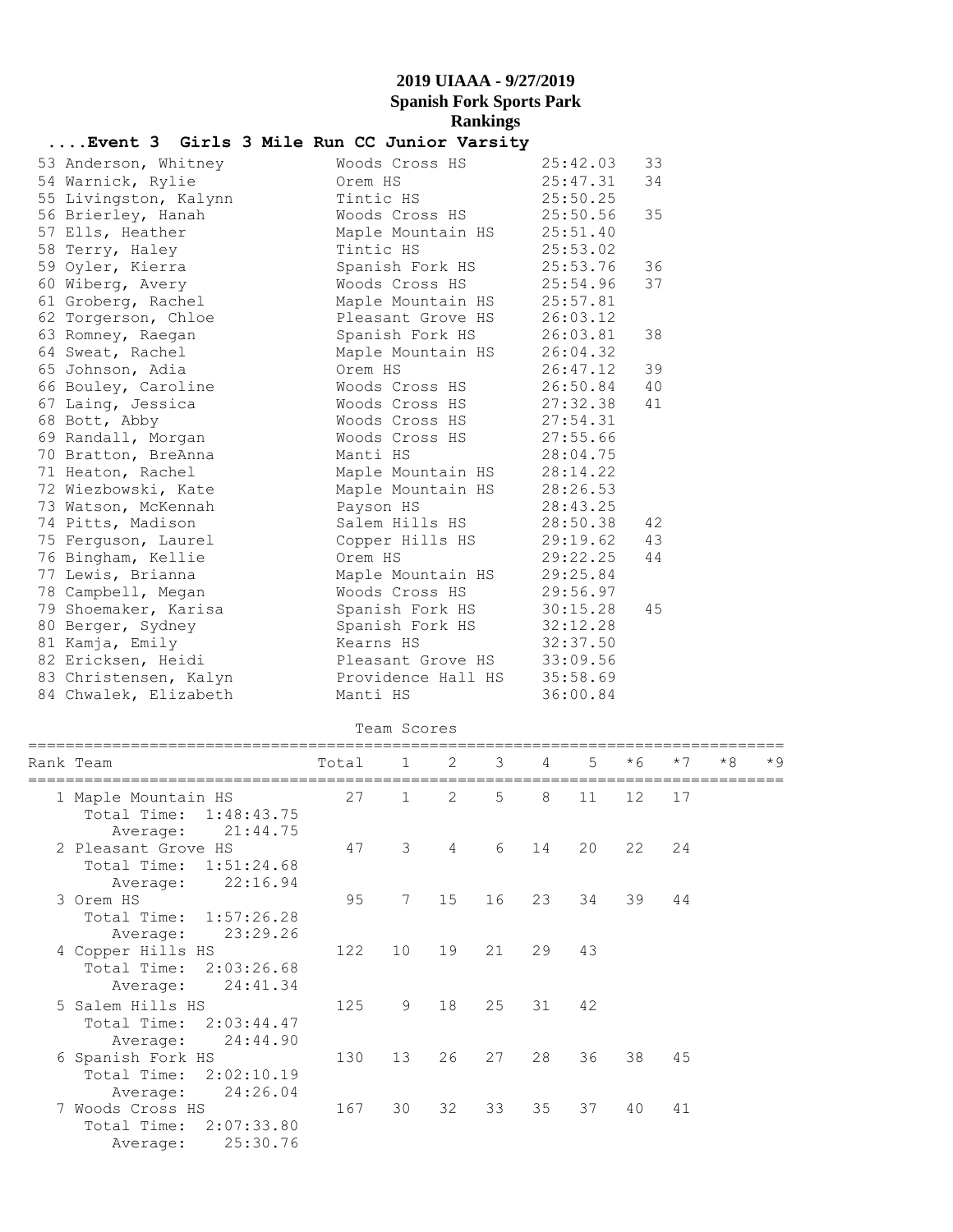## **Event 4 Boys 3 Mile Run CC Junior Varsity**

| Name                                  | Year School               | Finals               | Points       |
|---------------------------------------|---------------------------|----------------------|--------------|
| 1 Ramirez, Giovanni                   | Orem HS                   | 16:49.88             | 1            |
| 2 Esquivel, Uriel                     | Orem HS                   | 17:33.03             | $\mathbf{2}$ |
| 3 Christian, James                    | Woods Cross HS            | 17:35.97             | 3            |
| 4 Vanburen, Brevin                    | Orem HS                   | 17:36.52             | 4            |
| 5 Riggs, Bentley                      | Orem HS                   | 17:49.69             | 5            |
| 6 Meeks, Tanner                       | Maple Mountain HS         | 17:57.78             | 6            |
| 7 Calderon, Kevin                     | Maple Mountain HS         | 18:01.28             | 7            |
| 8 Flake, Ethan                        | Maple Mountain HS         | 18:06.59             | 8            |
| 9 Danielson, Jace                     | Copper Hills HS           | 18:08.78             | $\mathsf 9$  |
| 10 Wright, Brandon                    | Pleasant Grove HS         | 18:16.18             | 10           |
| 11 Wirthlin, Michael                  | Maple Mountain HS         | 18:17.91             | 11           |
| 12 Bennett, Spencer                   | Payson HS                 | 18:18.31             | 12           |
| 13 Hickenlooper, Benjamin             | Copper Hills HS           | 18:20.06             | 13           |
| 14 Webster, Corbin                    | Maple Mountain HS         | 18:22.38             | 14           |
| 15 Maylett, Carson                    | Copper Hills HS           | 18:23.75             | 15           |
| 16 Rober, Briggs                      | Maple Mountain HS         | 18:30.66             | 16           |
| 17 Page, Tyler                        | Payson HS                 | 18:33.69             | 17           |
| 18 Christensen, Casen                 | Manti HS                  | 18:36.53             | 18           |
| 19 Hilbig, Nathan                     | Copper Hills HS           | 18:38.44             | 19           |
| 20 Tidwell, Dylan                     | Woods Cross HS            | 18:40.41             | 20           |
| 21 Brinkerhoff, Samuel                | Maple Mountain HS         | 18:43.25             | 21           |
| 22 Neuenschwander, Caden              | Woods Cross HS            | 18:43.72             | 22           |
| 23 Scholl, Kyle                       | Payson HS                 | 18:44.67             | 23           |
| 24 Marshall, Bryce                    | Spanish Fork HS           | 18:49.66             |              |
| 25 Campbell, Trevor                   | Payson HS                 | 18:50.50             | 24           |
| 26 Humphries, Lucas                   | Copper Hills HS           | 18:51.28             | 25           |
| 27 Baker, Andrew                      | Orem HS                   | 18:52.93             | 26           |
| 28 Lape, Robert                       | Maple Mountain HS         | 18:57.88             |              |
| 29 Taylor, Gavin                      | Maple Mountain HS         | 18:58.34             |              |
| 30 Tingen, Chase                      | Payson HS                 | 19:00.24             | 27<br>28     |
| 31 Winward, Emmitt                    | Orem HS                   | 19:00.78             | 29           |
| 32 Miller, Lucas                      | Orem HS<br>Salem Hills HS | 19:01.40<br>19:01.81 | 30           |
| 33 Coffman, Brandon<br>34 Beck, Ammon | Spanish Fork HS           | 19:02.28             |              |
| 35 Watts, Merrick                     | Copper Hills HS           | 19:03.68             | 31           |
| 36 Meeks, Spencer                     | Maple Mountain HS         | 19:04.15             |              |
| 37 Miller, Jarom                      | Maple Mountain HS         | 19:06.28             |              |
| 38 Brown, Josh                        | Pleasant Grove HS         | 19:07.02             | 32           |
| 39 Hendershot, Spencer                | Woods Cross HS            | 19:08.15             | 33           |
| 40 Cornell, Christian                 | Woods Cross HS            | 19:08.49             | 34           |
| 41 Tasker, Trenton                    | Salem Hills HS            | 19:19.44             | 35           |
| 42 Ashcraft, Spencer                  | Salem Hills HS            | 19:19.84             | 36           |
| 43 Allen, Kade                        | Carbon HS                 | 19:24.41             | 37           |
| 44 Walker, Jaggur                     | Pleasant Grove HS         | 19:26.06             | 38           |
| 45 Asay, Tyler                        | Maple Mountain HS         | 19:27.66             |              |
| 46 Grant, Kyson                       | Richfield HS              | 19:28.31             | 39           |
| 47 Martin, Colten                     | Salem Hills HS            | 19:32.00             | 40           |
| 48 Traver, Trey                       | Copper Hills HS           | 19:38.66             | 41           |
| 49 Howell, Nathan                     | Manti HS                  | 19:39.09             | 42           |
| 50 Gunter, Kaden                      | Carbon HS                 | 19:46.38             | 43           |
| 51 Nelson, Jacob                      | Maple Mountain HS         | 19:48.66             |              |
| 52 Brown, Carter                      | Orem HS                   | 19:51.06             |              |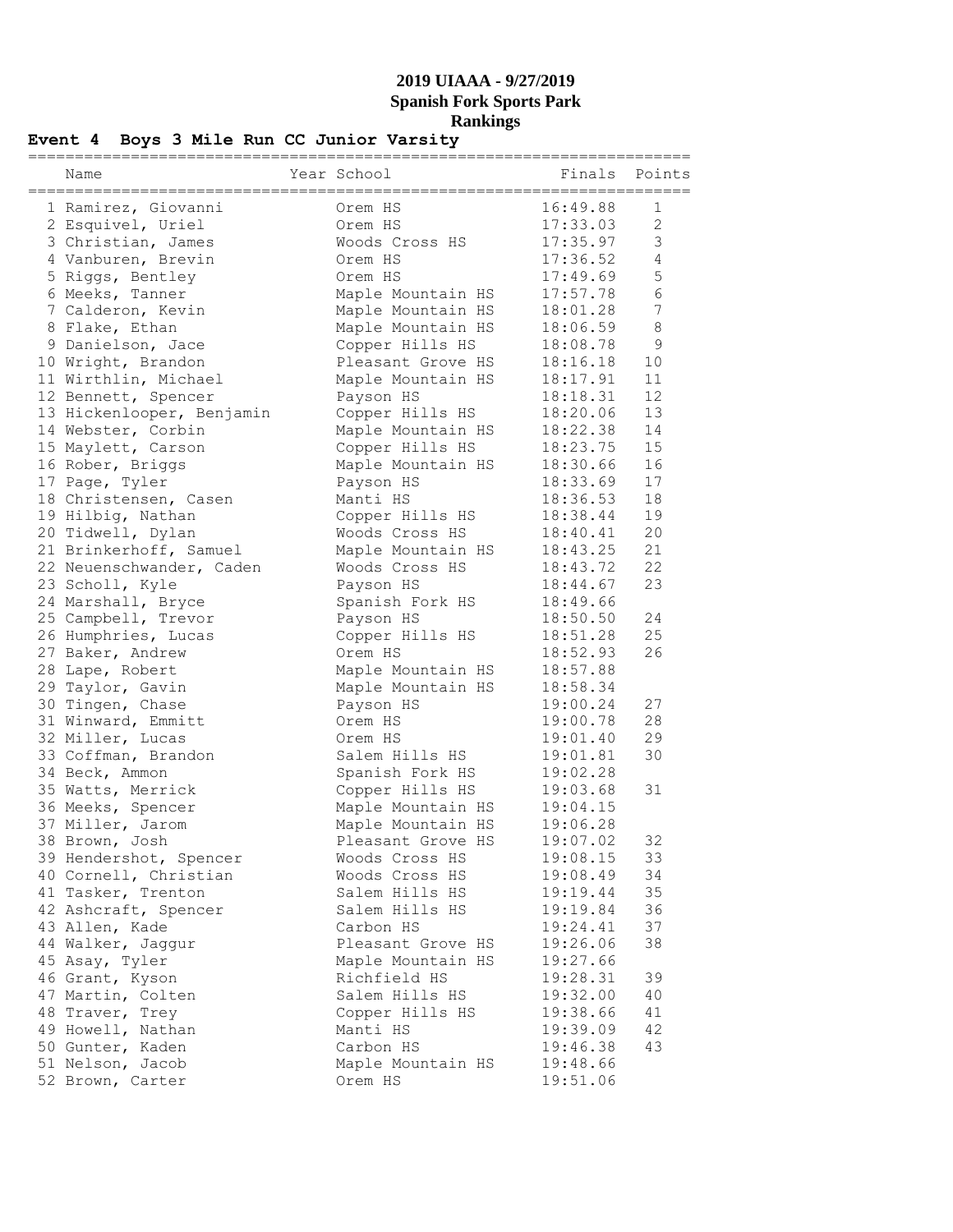| Event 4 Boys 3 Mile Run CC Junior Varsity |          |                    |                    |               |    |
|-------------------------------------------|----------|--------------------|--------------------|---------------|----|
| 53 Williams, Garett                       |          | Payson HS          |                    | 19:54.75      | 44 |
| 54 Brown, Harrison                        |          | Richfield HS       |                    | 19:55.02      | 45 |
| 55 Biggers, Pablo                         |          | American Lea       |                    | 20:00.66      |    |
| 56 Weiss, Mikael                          |          |                    | Providence Hall HS | 20:00.96      |    |
| 57 Leifson, Cade                          |          |                    | Pleasant Grove HS  | 20:08.31      | 46 |
| 58 Hamilton, Jacob                        |          |                    | Maple Mountain HS  | 20:10.69      |    |
| 59 Bendixsen, Alex                        |          | Copper Hills HS    |                    | 20:11.37      |    |
| 60 Sweat, Jace                            | Manti HS |                    |                    | 20:13.06      | 47 |
| 61 Haskell, Andrew                        |          | Salem Hills HS     |                    | 20:14.43      | 48 |
| 62 Skelton, Daniel                        |          | Maple Mountain HS  |                    | 20:14.74      |    |
| 63 Sanchez, Tyke                          |          | Salem Hills HS     |                    | 20:17.44      | 49 |
| 64 Sanchez, Cruz                          |          | Salem Hills HS     |                    | 20:26.56      | 50 |
| 65 Winsor, Griffon                        | Manti HS |                    |                    | 20:31.15      | 51 |
| 66 Ferguson, Andrew                       |          | Copper Hills HS    |                    | 20:38.91      |    |
| 67 Steen, Wyatt                           |          | Maple Mountain HS  |                    | 20:44.15      |    |
| 68 Benavides, Anthony                     |          | Copper Hills HS    |                    | 20:47.94      |    |
| 69 Rogers, Jarett                         |          | Salem Hills HS     |                    | 20:49.81      |    |
| 70 Isenberg, Kobe                         |          | Pleasant Grove HS  |                    | 20:51.66      | 52 |
| 71 Sorensen, Kolby                        |          | Copper Hills HS    |                    | 21:01.31      |    |
| 72 Engar, Austin                          |          | Carbon HS          |                    | 21:09.72      | 53 |
| 73 Branham, Hunter                        |          | Manti HS           |                    | 21:10.24      | 54 |
| 74 Chau, Johnny                           |          | Kearns HS          |                    | 21:10.72      |    |
| 75 Brown, Ethan                           | Orem HS  |                    |                    | 21:11.11      |    |
| 76 Mautz, Tyler                           |          | Copper Hills HS    |                    | 21:12.93      |    |
| 77 Torgersen, Sam                         |          | Richfield HS       |                    | 21:14.46      | 55 |
| 78 Prescott, Eric                         |          | Copper Hills HS    |                    | 21:20.22      |    |
| 79 Ogden, Mac                             |          | Richfield HS       |                    | 21:20.65      | 56 |
| 80 Carlson, Diego                         |          | Spanish Fork HS    |                    | 21:21.87      |    |
| 81 Dastrup, David                         |          | Richfield HS       |                    | 21:22.68      | 57 |
| 82 Ezell, Victor                          |          | Tintic HS          |                    | 21:37.38      | 58 |
| 83 Campbell, Gavin                        |          | Tintic HS          |                    | 21:38.40      | 59 |
| 84 Griffits, Grant                        |          | Maple Mountain HS  |                    | 21:39.52      |    |
| 85 Zabriskie, Spencer                     |          | Payson HS          |                    | 21:40.68      | 60 |
| 86 Pratt, Peyton                          |          | Maple Mountain HS  |                    | 21:45.88      |    |
| 87 Banasky, Michael                       |          | Carbon HS          |                    | 21:55.00      | 61 |
| 88 Gowans, Aiden                          | Manti HS |                    |                    | 21:56.34      | 62 |
| 89 Lewis, Joshua                          |          | Maple Mountain HS  |                    | 21:58.69      |    |
| 90 Nemelka, Jack                          |          | Maple Mountain HS  |                    | 21:59.59      |    |
| 91 Davis, Pierce                          |          | Woods Cross HS     |                    | 22:03.78      | 63 |
| 92 Tufts, Ethan                           |          | Woods Cross HS     |                    | $22:07.12$ 64 |    |
| 93 Metcalf, Devin                         |          |                    | Providence Hall HS | 22:08.09      |    |
| 94 Jones, Zane                            |          | Providence Hall HS |                    | 22:08.54      |    |
| 95 Layton, Sam                            |          | Carbon HS          |                    | 22:35.22      | 65 |
| 96 Martinez, Antonio                      |          | Kearns HS          |                    | 22:45.97      |    |
| 97 Flores, Josue                          |          | Copper Hills HS    |                    | 23:06.66      |    |
| 98 Canlas, Isaac                          |          | Payson HS          |                    | 23:24.78      |    |
| 99 Barclay, Preston                       |          | Richfield HS       |                    | 23:46.72      | 66 |
| 100 Christensen, Gage                     |          | Tintic HS          |                    | 23:55.31      | 67 |
| 101 Blaylock, Wayne                       |          | Spanish Fork HS    |                    | 23:57.06      |    |
| 102 Thornock, Ulises                      |          | Tintic HS          |                    | 24:30.81      | 68 |
| 103 Larson, Owen                          |          | Tintic HS          |                    | 24:36.31      | 69 |
| 104 Miller, Seth                          |          | Salem Hills HS     |                    | 24:47.03      |    |
| 105 Duncan, Sanford                       |          | Woods Cross HS     |                    | 26:51.88      |    |
| 106 Larson, Talon                         |          | Maple Mountain HS  |                    | 31:00.15      |    |
| 107 Rudolph, John                         | Orem HS  |                    |                    | 48:06.41      |    |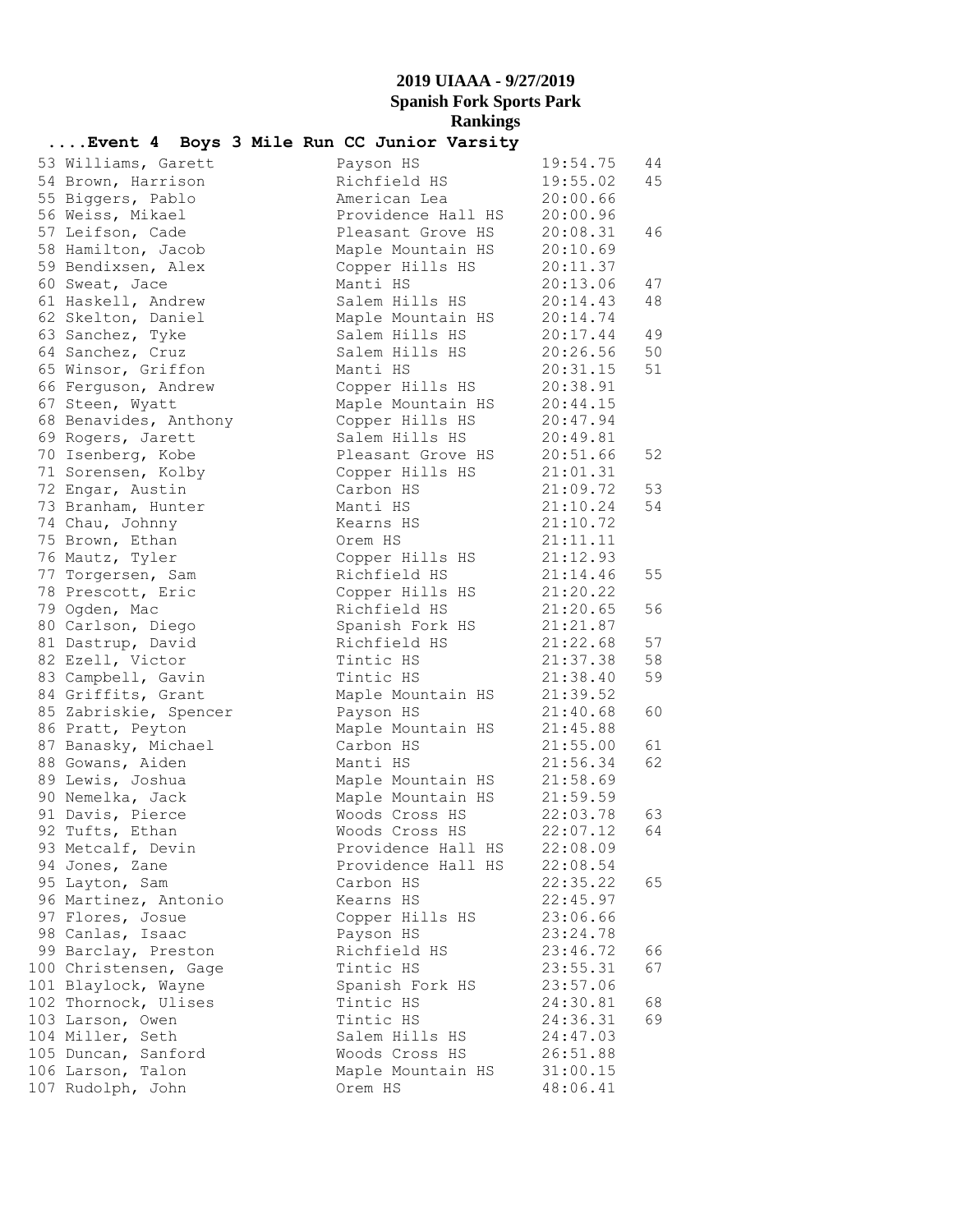**....Event 4 Boys 3 Mile Run CC Junior Varsity**

|  |                     |                        |       | Team Scores |    |    |                            |    |     |      |     |     |
|--|---------------------|------------------------|-------|-------------|----|----|----------------------------|----|-----|------|-----|-----|
|  | Rank Team           | ---------------------- | Total | 1           | 2  | 3  | ---------------------<br>4 | 5  | * 6 | $*7$ | * 8 | * 9 |
|  | 1 Orem HS           |                        | 38    | 1           | 2  | 4  | 5                          | 26 | 28  | 29   |     |     |
|  | Total Time:         | 1:28:42.05             |       |             |    |    |                            |    |     |      |     |     |
|  | Average:            | 17:44.41               |       |             |    |    |                            |    |     |      |     |     |
|  | 2 Maple Mountain HS |                        | 46    | 6           | 7  | 8  | 11                         | 14 | 16  | 21   |     |     |
|  | Total Time:         | 1:30:45.94             |       |             |    |    |                            |    |     |      |     |     |
|  | Average:            | 18:09.19               |       |             |    |    |                            |    |     |      |     |     |
|  | 3 Copper Hills HS   |                        | 81    | 9           | 13 | 15 | 19                         | 25 | 31  | 41   |     |     |
|  | Total Time:         | 1:32:22.32             |       |             |    |    |                            |    |     |      |     |     |
|  | Average:            | 18:28.47               |       |             |    |    |                            |    |     |      |     |     |
|  | 4 Payson HS         |                        | 103   | 12          | 17 | 23 | 24                         | 27 | 44  | 60   |     |     |
|  | Total Time:         | 1:33:27.41             |       |             |    |    |                            |    |     |      |     |     |
|  | Average:            | 18:41.49               |       |             |    |    |                            |    |     |      |     |     |
|  | 5 Woods Cross HS    |                        | 112   | 3           | 20 | 22 | 33                         | 34 | 63  | 64   |     |     |
|  | Total Time:         | 1:33:16.74             |       |             |    |    |                            |    |     |      |     |     |
|  | Average:            | 18:39.35               |       |             |    |    |                            |    |     |      |     |     |
|  | 6 Pleasant Grove HS |                        | 178   | 10          | 32 | 38 | 46                         | 52 |     |      |     |     |
|  | Total Time:         | 1:37:49.23             |       |             |    |    |                            |    |     |      |     |     |
|  | Average:            | 19:33.85               |       |             |    |    |                            |    |     |      |     |     |
|  | 7 Salem Hills HS    |                        | 189   | 30          | 35 | 36 | 40                         | 48 | 49  | 50   |     |     |
|  | Total Time:         | 1:37:27.52             |       |             |    |    |                            |    |     |      |     |     |
|  | Average:            | 19:29.51               |       |             |    |    |                            |    |     |      |     |     |
|  | 8 Manti HS          |                        | 212   | 18          | 42 | 47 | 51                         | 54 | 62  |      |     |     |
|  | Total Time:         | 1:40:10.07             |       |             |    |    |                            |    |     |      |     |     |
|  | Average:            | 20:02.02               |       |             |    |    |                            |    |     |      |     |     |
|  | 9 Richfield HS      |                        | 252   | 39          | 45 | 55 | 56                         | 57 | 66  |      |     |     |
|  | Total Time:         | 1:43:21.12             |       |             |    |    |                            |    |     |      |     |     |
|  | Average:            | 20:40.23               |       |             |    |    |                            |    |     |      |     |     |
|  | 10 Carbon HS        |                        | 259   | 37          | 43 | 53 | 61                         | 65 |     |      |     |     |
|  | Total Time:         | 1:44:50.73             |       |             |    |    |                            |    |     |      |     |     |
|  | Average:            | 20:58.15               |       |             |    |    |                            |    |     |      |     |     |
|  | 11 Tintic HS        |                        | 321   | 58          | 59 | 67 | 68                         | 69 |     |      |     |     |
|  | Total Time:         | 1:56:18.21             |       |             |    |    |                            |    |     |      |     |     |
|  | Average:            | 23:15.65               |       |             |    |    |                            |    |     |      |     |     |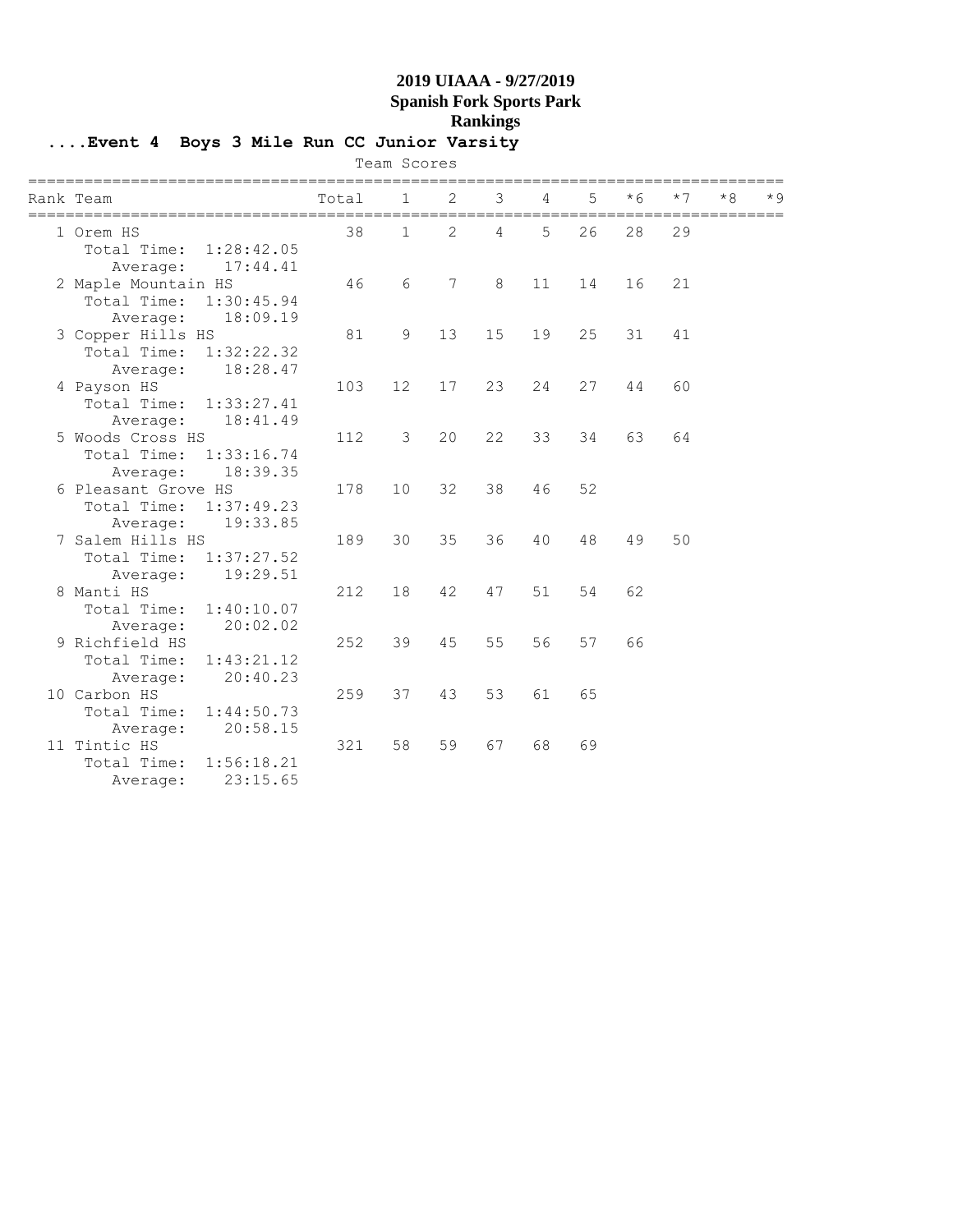## **Event 5 Girls 3 Mile Run CC Varsity**

| Name                  | Year School         | Finals   | Points         |
|-----------------------|---------------------|----------|----------------|
| 1 Hansen, Carlee      | Woods Cross HS      | 18:59.38 | 1              |
| 2 Teuscher, Cassidy   | Pleasant Grove HS   | 19:07.18 | $\overline{2}$ |
| 3 Redd, Bayleigh      | Spanish Fork HS     | 19:16.84 | 3              |
| 4 Kidd, Hailey        | Copper Hills HS     | 19:21.78 | $\overline{4}$ |
| 5 Adams, Camilla      | Maple Mountain HS   | 19:25.28 | 5              |
| 6 Hernandez, Sariah   | Pleasant Grove HS   | 19:27.22 | 6              |
| 7 Huntington, Autumn  | Payson HS           | 19:40.88 | 7              |
| 8 Perry, Zanna        | Maple Mountain HS   | 19:51.53 | 8              |
| 9 Carver, Marcela     | Pleasant Grove HS   | 19:54.15 | 9              |
| 10 Groberg, Lucy      | Salem Hills HS      | 19:54.84 | 10             |
| 11 Bird, Kennedy      | Maple Mountain HS   | 20:00.18 | 11             |
| 12 Harbertson, Makena | Pleasant Grove HS   | 20:10.00 | 12             |
| 13 Smith, Emery       | Woods Cross HS      | 20:11.59 | 13             |
| 14 Cryer, Becca       | Pleasant Grove HS   | 20:17.06 | 14             |
| 15 Legas, Mia         | Orem HS             | 20:18.00 | 15             |
| 16 Gladding, Alexis   | Spanish Fork HS     | 20:18.50 | 16             |
| 17 Gladding, McKenzie | Spanish Fork HS     | 20:18.87 | 17             |
| 18 Dean, Analise      | Orem HS             | 20:20.50 | 18             |
| 19 Hunter, Amelia     | Salem Hills HS      | 20:21.18 | 19             |
| 20 Woods, Fiel        | Manti HS            | 20:22.13 |                |
| 21 Trimble, Ari       | Orem HS             | 20:22.75 | 20             |
| 22 Maestas, Erica     | Salem Hills HS      | 20:27.50 | 21             |
| 23 Carver, Samantha   | Pleasant Grove HS   | 20:28.68 | 22             |
| 24 Foster, Nora       | Richfield HS        | 20:30.31 | 23             |
| 25 Broadbear, Grace   | Carbon HS           | 20:41.84 |                |
| 26 Fowles, Keltsy     | Manti HS            | 20:43.34 |                |
| 27 Cooper, Kate       | Maple Mountain HS   | 20:47.22 | 24             |
| 28 Riding, Sophie     | Spanish Fork HS     | 20:48.97 | 25             |
| 29 McDonald, Mariah   | Orem HS             | 20:53.09 | 26             |
| 30 Hansen, Abigail    | Real Salt Lake Acad | 21:03.72 |                |
| 31 Murray, Ashlyne    | Maple Mountain HS   | 21:04.31 | 27             |
| 32 Tresner, Suzanna   | Orem HS             | 21:07.18 | 28             |
| 33 Barker, Callie     | Copper Hills HS     | 21:11.41 | 29             |
| 34 Winn, Emerson      | Real Salt Lake Acad | 21:15.22 |                |
| 35 Petersen, Lydia    | Woods Cross HS      | 21:16.06 | 30             |
| 36 West, Lydia        | Maple Mountain HS   | 21:23.00 | 31             |
| 37 Marshall, Camryn   | Spanish Fork HS     | 21:26.09 | 32             |
| 38 Black, Sydney      | Salem Hills HS      | 21:28.18 | 33             |
| 39 Tapia, Vivianne    | Kearns HS           | 21:28.81 |                |
| 40 Taylor, Riley      | Copper Hills HS     | 21:30.78 | 34             |
| 41 Seeley, Sarah      | Spanish Fork HS     | 21:34.44 | 35             |
| 42 Allen, Kierra      | Copper Hills HS     | 21:39.09 | 36             |
| 43 Holt, Jamie        | Richfield HS        | 21:39.84 | 37             |
| 44 Jones, Ambree      | Carbon HS           | 21:42.53 |                |
| 45 Ericksen, Brianne  | Salem Hills HS      | 21:52.81 | 38             |
| 46 DeVries, Megan     | Woods Cross HS      | 21:56.47 | 39             |
| 47 Drager, Madison    | Payson HS           | 21:56.93 | 40             |
| 48 Landa, Yexari      | Kearns HS           | 22:03.53 |                |
| 49 Scheetz, Alyx      | Spanish Fork HS     | 22:10.18 | 41             |
| 50 Price, Victoria    | Copper Hills HS     | 22:17.09 | 42             |
| 51 Bahr, Addie        | Woods Cross HS      | 22:20.09 | 43             |
| 52 Welch, Megan       | Woods Cross HS      | 22:21.44 | 44             |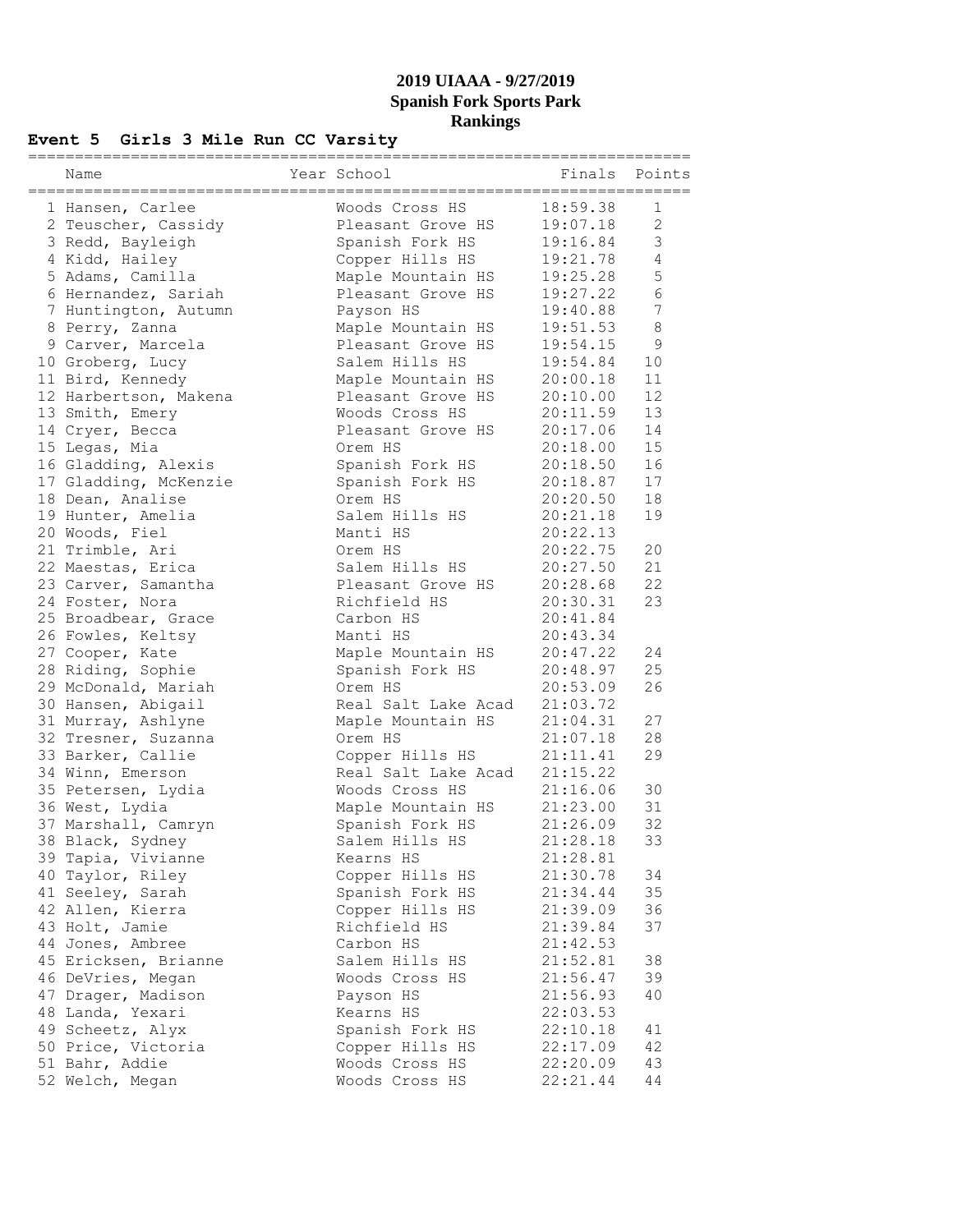| Event 5 Girls 3 Mile Run CC Varsity |                    |          |    |
|-------------------------------------|--------------------|----------|----|
| 53 Clark, Susanna                   | Orem HS            | 22:24.31 | 45 |
| 54 Gibson, Elyse                    | Copper Hills HS    | 22:29.53 | 46 |
| 55 Openshaw, Rylee                  | Payson HS          | 22:32.81 | 47 |
| 56 Huntington, Korinne              | Payson HS          | 22:39.66 | 48 |
| 57 Marsh, Grace                     | Payson HS          | 22:40.02 | 49 |
| 58 Johnson, Kaitlin                 | Copper Hills HS    | 22:42.44 | 50 |
| 59 Saavedra, Leslie                 | Orem HS            | 23:12.15 | 51 |
| 60 Goold, Lindsay                   | Salem Hills HS     | 23:18.88 | 52 |
| 61 Crane, Melissa                   | Richfield HS       | 23:30.47 | 53 |
| 62 Begay, Carli                     | Richfield HS       | 23:39.09 | 54 |
| 63 Workman, Aspen                   | Richfield HS       | 23:43.53 | 55 |
| 64 Scott, Kendyll                   | Salem Hills HS     | 23:44.24 | 56 |
| 65 Golding, Lacey                   | Payson HS          | 24:17.44 | 57 |
| 66 Thomas, Karlee                   | Richfield HS       | 24:25.91 | 58 |
| 67 Alger, McKenna                   | Richfield HS       | 24:51.81 | 59 |
| 68 Facer, Emma                      | Payson HS          | 25:04.31 | 60 |
| 69 Chalmers, Kylie                  | Providence Hall HS | 25:57.69 |    |

|                                                                          |       | Team Scores     |    |    |    |    |      |      |      |      |
|--------------------------------------------------------------------------|-------|-----------------|----|----|----|----|------|------|------|------|
| Rank Team                                                                | Total | $\mathbf{1}$    | 2  | 3  | 4  | 5  | $*6$ | $*7$ | $*8$ | $*9$ |
| 1 Pleasant Grove HS<br>Total Time: 1:38:55.61<br>19:47.13<br>Average:    | 43    | $\overline{2}$  | 6  | 9  | 12 | 14 | 22   |      |      |      |
| 2 Maple Mountain HS<br>Total Time:<br>1:41:08.52<br>20:13.71<br>Average: | 75    | 5               | 8  | 11 | 24 | 27 | 31   |      |      |      |
| 3 Spanish Fork HS<br>Total Time:<br>1:42:09.27<br>20:25.86<br>Average:   | 93    | 3               | 16 | 17 | 25 | 32 | 35   | 41   |      |      |
| 4 Orem HS<br>Total Time: 1:43:01.52<br>20:36.31<br>Average:              | 107   | 15              | 18 | 20 | 26 | 28 | 45   | 51   |      |      |
| 5 Salem Hills HS<br>Total Time: 1:44:04.51<br>20:48.91<br>Average:       | 121   | 10 <sup>°</sup> | 19 | 21 | 33 | 38 | 52   | 56   |      |      |
| 6 Woods Cross HS<br>Total Time:<br>1:44:43.59<br>20:56.72<br>Average:    | 126   | $\mathbf{1}$    | 13 | 30 | 39 | 43 | 44   |      |      |      |
| 7 Copper Hills HS<br>Total Time:<br>1:46:00.15<br>21:12.03<br>Average:   | 145   | 4               | 29 | 34 | 36 | 42 | 46   | 50   |      |      |
| 8 Payson HS<br>Total Time: 1:49:30.30<br>21:54.06<br>Average:            | 191   | 7               | 40 | 47 | 48 | 49 | 57   | 60   |      |      |
| 9 Richfield HS<br>1:53:03.24<br>Total Time:                              | 222   | 23              | 37 | 53 | 54 | 55 | 58   | 59   |      |      |

Average: 22:36.65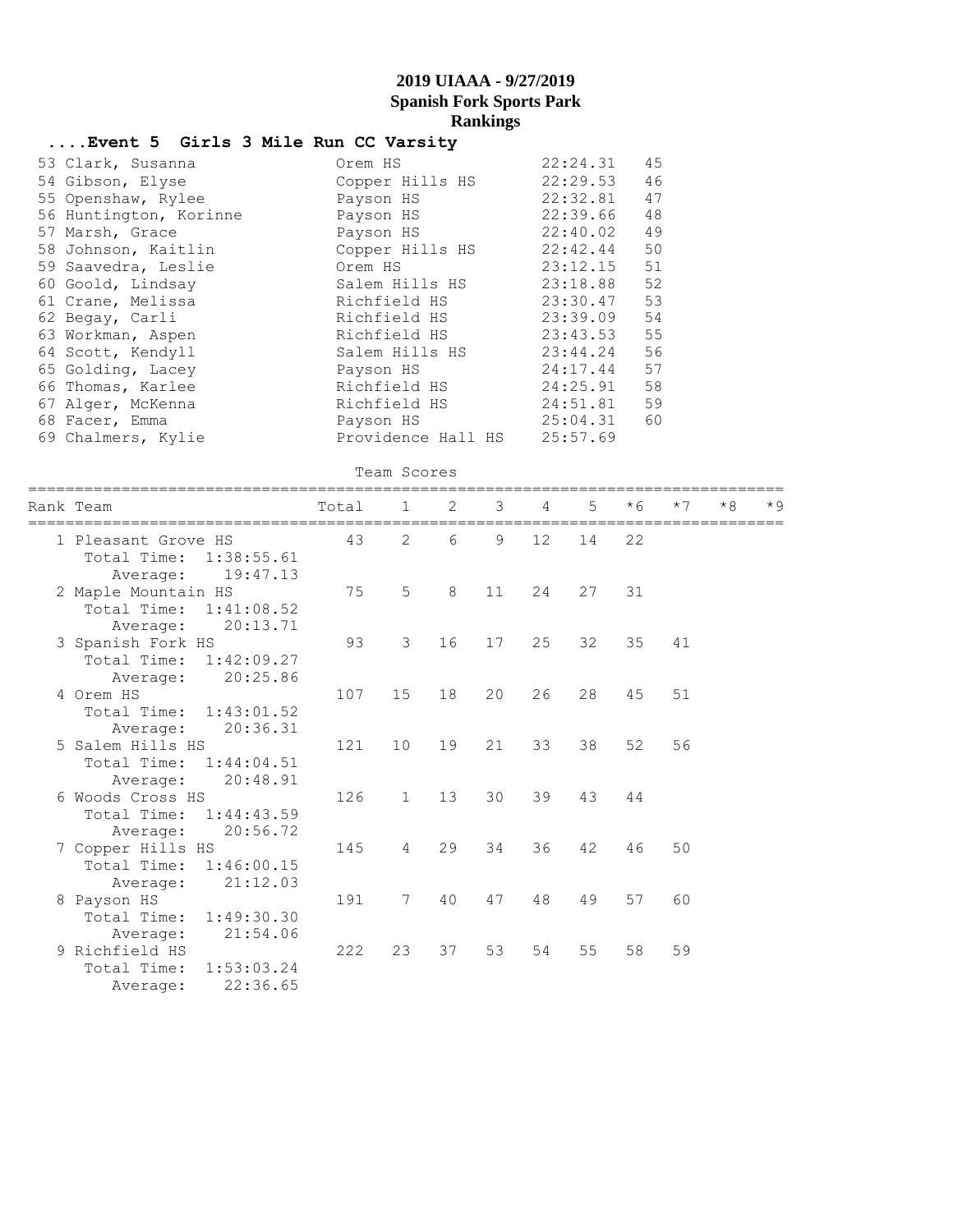# **Event 6 Boys 3 Mile Run CC Varsity**

| Name<br>===========    | ============= | Year School<br>======================== |                      | Finals Points  |
|------------------------|---------------|-----------------------------------------|----------------------|----------------|
| 1 Harward, Hayden      |               | Richfield HS                            | 15:57.06             | 1              |
| 2 Knight, Taylor       |               | Orem HS                                 | 16:04.31             | $\mathbf{2}$   |
| 3 Dedrickson, Garrett  |               | Spanish Fork HS                         | 16:19.41             | $\mathfrak{Z}$ |
| 4 Palmer, Jerin        |               | Copper Hills HS                         | 16:19.78             | $\overline{4}$ |
| 5 Holdsworth, Jayden   |               | Orem HS                                 | 16:23.34             | 5              |
| 6 Brown, Brenden       |               | Copper Hills HS                         | 16:24.72             | $6\,$          |
| 7 Gehring, Calvin      |               | Woods Cross HS                          | 16:25.46             | 7              |
| 8 Anson, Caleb         |               | Payson HS                               | 16:25.92             | $\,8\,$        |
| 9 Jacobs, Cameron      |               | Orem HS                                 | 16:27.43             | 9              |
| 10 Pray, Adam          |               | Payson HS                               | 16:30.09             | 10             |
| 11 Campregher, João    |               | Orem HS                                 | 16:35.47             | 11             |
| 12 Frame, Josh         |               | Orem HS                                 | 16:35.90             | 12             |
|                        |               |                                         | 16:36.31             | 13             |
| 13 Woolford, Isaac     |               | Maple Mountain HS                       | 16:36.75             | 14             |
| 14 Wallace, Tayin      |               | Maple Mountain HS<br>Salem Hills HS     |                      | 15             |
| 15 Wilkey, Carter      |               | Richfield HS                            | 16:39.75<br>16:41.22 | 16             |
| 16 Johnson, Tyler      |               |                                         | 16:42.78             |                |
| 17 Page, Chad          |               | Carbon HS                               |                      | 17             |
| 18 Page, Ryan          |               | Carbon HS                               | 16:49.28             | 18             |
| 19 Greenwood, Spencer  |               | Orem HS                                 | 16:51.09             | 19             |
| 20 Dixon, Brad         |               | Spanish Fork HS                         | 16:54.62             | 20             |
| 21 Mitchell, Luke      |               | Pleasant Grove HS                       | 16:55.02             | 21             |
| 22 Bryner, James       |               | Carbon HS                               | 16:55.72             | 22             |
| 23 Hansen, Sam         |               | Woods Cross HS                          | 16:57.24             | 23             |
| 24 Koster, Skyler      |               | Orem HS                                 | 16:58.59             | 24             |
| 25 Bott, Landon        |               | Woods Cross HS                          | 16:59.11             | 25             |
| 26 Olson, William      |               | Salem Hills HS                          | 16:59.72             | 26             |
| 27 White, Caleb        |               | Woods Cross HS                          | 17:01.90             | 27             |
| 28 Colton, Ethan       |               | Copper Hills HS                         | 17:03.69             | 28             |
| 29 Reese, Tyler        |               | Spanish Fork HS                         | 17:04.09             | 29             |
| 30 Riser, Zealand      |               | Copper Hills HS                         | 17:04.40             | 30             |
| 31 Solt, Mason         |               | Richfield HS                            | 17:04.88             | 31             |
| 32 Buchanan, Jason     |               | Pleasant Grove HS                       | 17:05.65             | 32             |
| 33 Scaugard, Shane     |               | Carbon HS                               | 17:07.78             | 33             |
| 34 Cable, Matthew      |               | Spanish Fork HS                         | 17:08.17             | 34             |
| 35 Whitney, Dylan      |               | Payson HS                               | 17:08.93             | 35             |
| 36 Graymountain, Miles |               | Payson HS                               | 17:09.81             | 36             |
| 37 Sharp, Andrew       |               | Maple Mountain HS                       | 17:11.34             | 37             |
| 38 Jensen, John        |               | Maple Mountain HS                       | 17:13.06             | 38             |
| 39 Hunter, Zach        |               | Salem Hills HS                          | 17:13.64             | 39             |
| 40 Olsen, Jackson      |               | Woods Cross HS                          | 17:17.66             | 40             |
| 41 Cruz, Kobe          |               | Carbon HS                               | 17:19.75             | 41             |
| 42 Funk, Michael       |               | Maple Mountain HS                       | 17:20.09             | 42             |
| 43 Coffman, Declan     |               | Copper Hills HS                         | 17:22.00             | 43             |
| 44 Bailey, Spencer     |               | Spanish Fork HS                         | 17:27.88             | 44             |
| 45 Johnson, Kasen      |               | Payson HS                               | 17:32.18             | 45             |
| 46 Smith, Bailey       |               | Salem Hills HS                          | 17:37.41             | 46             |
| 47 Hiller, Collin      |               | Copper Hills HS                         | 17:38.02             | 47             |
| 48 McNair, Bryson      |               | Woods Cross HS                          | 17:39.34             | 48             |
| 49 Cox, Sam            |               | Manti HS                                | 17:39.68             | 49             |
| 50 Colton, Max         |               | Spanish Fork HS                         | 17:40.12             | 50             |
| 51 Fitzwater, Jackson  |               | Payson HS                               | 17:41.06             | 51             |
| 52 Rollins, Isaac      |               | Copper Hills HS                         | 17:43.62             | 52             |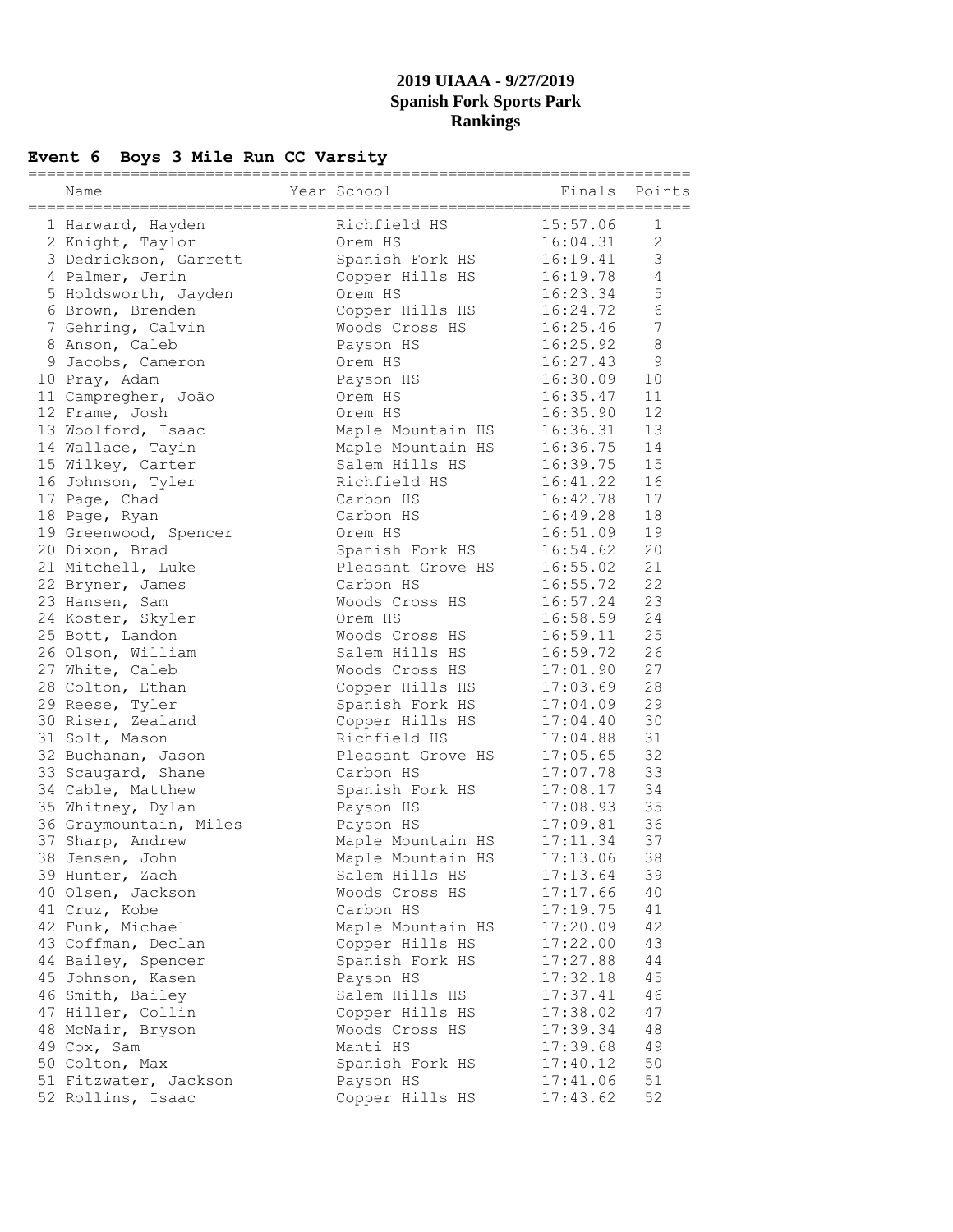| Event 6 Boys 3 Mile Run CC Varsity |                          |                      |    |
|------------------------------------|--------------------------|----------------------|----|
| 53 McBride, Coy                    | Maple Mountain HS        | 17:50.31             | 53 |
| 54 Meeks, Hunter                   | Maple Mountain HS        | $17:51.53$ 54        |    |
| 55 Bean, Cameron                   | Pleasant Grove HS        | 17:52.56             | 55 |
| 56 Powell, Hunter                  | Manti HS                 | 17:55.94             | 56 |
| 57 White, Ethan                    | Pleasant Grove HS        | 17:58.50             | 57 |
| 58 Palfreyman, Sawyer              | Salem Hills HS           | 18:00.66             | 58 |
| 59 Bosh, Kelby                     | North Sevier HS          | 18:02.47             |    |
| 60 Cobb, Ryan                      | Spanish Fork HS          | 18:02.93             | 59 |
| 61 Lee, Jack                       | Salem Hills HS           | 18:07.31             | 60 |
| 62 Johnson, Ben                    | Manti HS                 | 18:10.06             | 61 |
| 63 Spendlove, Jared                | Carbon HS                | 18:18.50             | 62 |
| 64 Carter, Josiah                  | Manti HS                 | 18:19.50             | 63 |
| 65 Francis, Chase                  | Providence Hall HS       | 18:24.28             | 64 |
| 66 Casillas, Adrian                | Pleasant Grove HS        | $18:27.31$ 65        |    |
| 67 Rivers, Cody                    | Richfield HS             | 18:28.59 66          |    |
| 68 Scholl, Cameron                 | Payson HS                | 18:31.38             | 67 |
| 69 Fassbinder, Ricky               | Pleasant Grove HS        | 18:35.03             | 68 |
| 70 Medina, Ivan                    | Kearns HS                | 18:38.31             | 69 |
| 71 Helton, Seth                    | Kearns HS                |                      | 70 |
| 72 Price, Bryant                   | Pleasant Grove HS        | 18:45.06<br>18:49.75 | 71 |
| 73 Griggs, Alexander               | Salem Hills HS           | 18:58.94             | 72 |
| 74 Steck, Trevor                   | Manti HS                 | 19:01.09             | 73 |
| 75 Garrett, Brandon                | Providence Hall HS       | 19:03.88             | 74 |
| 76 Mortensen, Dustin               | Providence Hall HS       |                      | 75 |
| 77 Alger, Hunter                   | Richfield HS             | 19:07.50<br>19:08.28 | 76 |
| 78 Grant, Brayden                  | Providence Hall HS       | 19:13.34             | 77 |
| 79 Jacobson, Gage                  | Providence Hall HS       | 19:15.22             | 78 |
| 80 Christensen, Spencer            | Richfield HS             | 19:27.06             | 79 |
| 81 Goble, Tate                     | North Sevier HS          | 19:36.25             |    |
| 82 Reinoso, Giancarlo              | Kearns HS                | 19:47.47             | 80 |
| 83 Maughn, Dominic                 | Draper Apa HS            | 19:56.53             |    |
| 84 Rollins, Miles                  | Kearns HS                | 20:05.06             | 81 |
| 85 Butler, McKay                   | Kearns HS                | 20:09.66             | 82 |
| 86 Au, Robbie                      | American Lea             | 20:22.06             |    |
| 87 Gay, Layne                      | Providence Hall HS       | 20:25.06             | 83 |
| 88 Tapia, Jesus                    | Kearns HS                | 21:00.97             | 84 |
| 89 Chatterton, Cole                | Draper Apa HS 21:39.62   |                      |    |
| 90 Baxter, Gavin                   | North Sevier HS 22:11.62 |                      |    |
| 91 Myers, Stephen                  | Draper Apa $\text{HS}$   | 23:32.22             |    |
| 92 Lawrence, Jake                  | Draper Apa HS            | 26:57.78             |    |

#### Team Scores

| Rank Team                                                             | Total |                |    | 1 2 3 4 |    | 5 <sup>5</sup> | $*6$  | $*7$ | $*8$ | $*9$ |
|-----------------------------------------------------------------------|-------|----------------|----|---------|----|----------------|-------|------|------|------|
| 1 Orem HS<br>Total Time: 1:22:06.45<br>16:25.29<br>Average:           | 39    | 2              | .5 | 9       | 11 | 12             | 19    | 24   |      |      |
| 2 Copper Hills HS<br>Total Time: 1:24:14.59<br>16:50.92<br>Average:   | 111   | $\overline{4}$ |    | 6 28    | 30 | 43             | 47 52 |      |      |      |
| 3 Woods Cross HS<br>Total Time:<br>1:24:41.37<br>16:56.28<br>Average: | 122   |                |    | 7 23 25 | 27 | 40             | 48    |      |      |      |
| 4 Spanish Fork HS<br>Total Time: 1:24:54.17<br>16:58.84<br>Average:   | 130   | 3              | 20 | 29      | 34 | 44             | 50    | 59   |      |      |